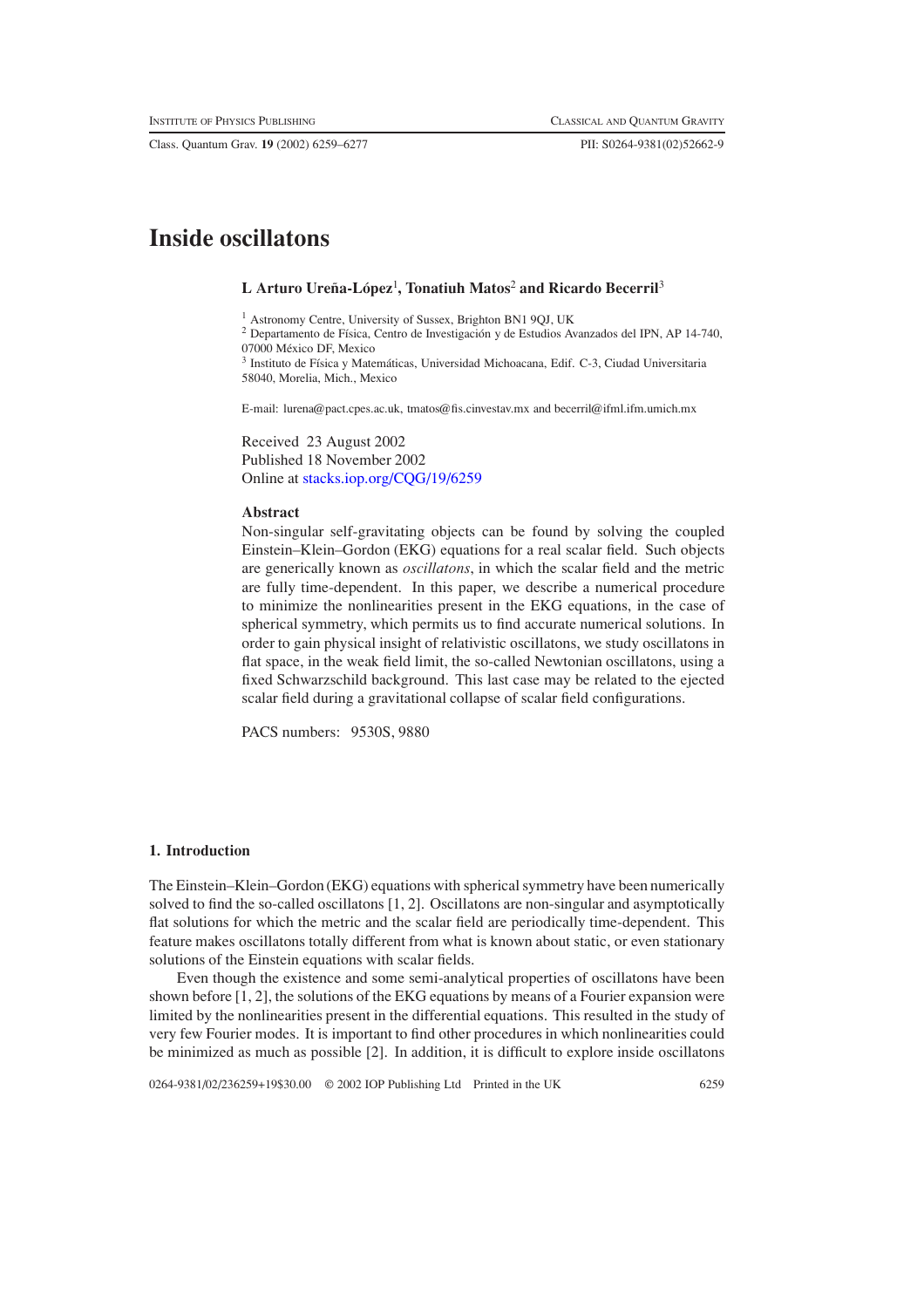because of the lack of a global definition of gravitational energy in general relativity. Another question that remains open is the Newtonian-like limit of oscillatons. Since these objects are strongly time-dependent, it would be interesting to know whether such a limit exists and if it provides new features yet unknown.

An additional motivation for studying oscillatons arises from models of scalar fields as dark matter in the universe [3–16]. A central issue in these models is the formation of the cosmological structure using scalar fields. The most studied models are those with complex scalar fields which form objects called boson stars [1, 11, 17–19]. Boson stars are so simple that it is possible to find well-behaved static solutions, in both relativistic and Newtonian regimes, with nice features to be the dark matter galactic halos [ 9–11, 17, 20]. However, the cosmological evolution of such models seems to be at variance with cosmological observations [11, 15].

A similar picture arises by considering real scalar fields. The cosmological evolution has been addressed successfully in many recent works [3, 7, 8, 16], but the point about structure formation has not been completely worked out [3–6]. The main idea is to provide a hierarchical model of structure formation by taking into account the oscillatons that would be formed during the gravitational collapse of scalar fluctuations [12–14]. Unlike previous ideas with complex scalar fields (see for instance [11]), the picture would be to have a central object (the oscillaton) surrounded by a cloud of scalar field which was ejected during the gravitational collapse [8, 14], a process known as gravitational cooling [1]. Albeit that this picture should be worked out using the full machinery of numerical relativity [1, 8], it is desirable to find semi-analytic results in order to have a better control on the physics involved.

The main aim of this paper is to work out and clarify the points drawn above when applied to oscillatons. A summary of the paper is as follows. In section [2,](#page-2-0) we briefly summarize the procedure for solving numerically the coupled Einstein–Klein–Gordon equations for the case of a quadratic scalar potential solely since this case is representative of all oscillatons. The resulting differential equations are arranged such that the nonlinearities present are minimized and then we give solutions up to ten Fourier modes. All interesting features of oscillatons (total mass, fundamental frequency, etc) are shown, including a brief description of what we shall call the stable and unstable configurations. Also, typical solutions for the energy density and the metric coefficients are presented in turn.

In section [3,](#page-8-0) we solve the Klein–Gordon equation in flat space, which we shall call flat oscillaton, whose solution will be compared with the gravitationally bounded oscillaton described in section [2.](#page-2-0) This will allow us to gain some physical insight into the energy transformations inside oscillatons. In doing this, we will also make use of the local conservation equation that the scalar field obeys, the well-known Klein–Gordon equation.

In section [4,](#page-10-0) we also present the Newtonian-like limit of oscillatons, called Newtonian oscillaton, in which we find many similarities with the Newtonian limit of boson stars and the so called Schrödinger–Newton (SN) equations. As in the relativistic case, we will find a nonvanishing time-dependent part of the solution. Using the simplicity of Newtonian oscillatons, we find that such time dependence is due to the non-vanishing and fully time-dependent scalar pressure.

In section [5,](#page-15-0) we give semi-analytical solutions for a scalar field in a Schwarzschild background in order to find, in the first approximation, the behaviour of a scalar field *cloud* around a central object that may be identified with an oscillaton. Taking into account the properties of the differential equations, some semi-analytical results are given.

Finally, we give a brief summary of the results and some issues left for future investigation.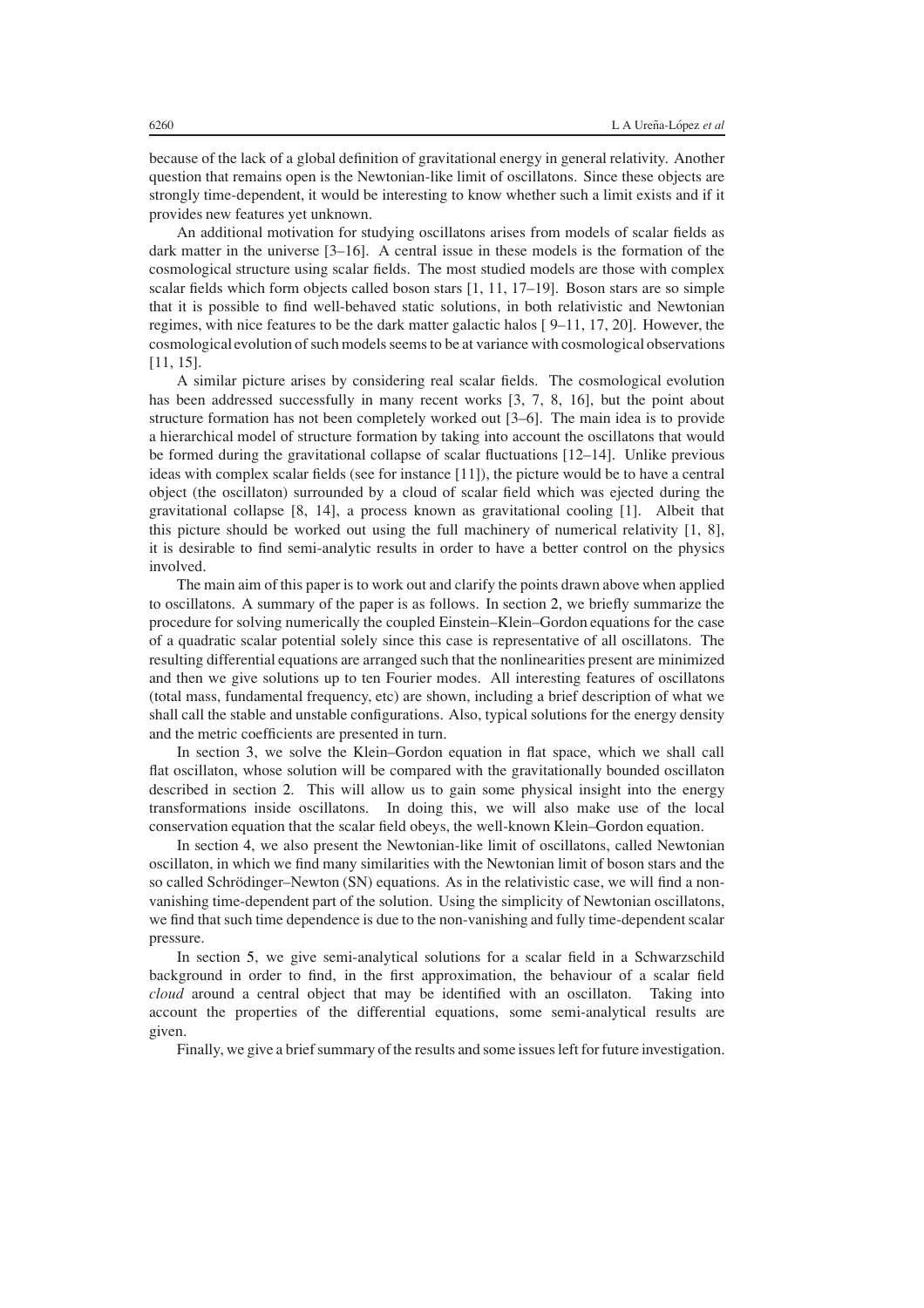## <span id="page-2-0"></span>**2. Oscillatons**

<span id="page-2-6"></span>The most general spherically-symmetric metric is written as

$$
ds^{2} = g_{\alpha\beta} dx^{\alpha} dx^{\beta} = -e^{\nu-\mu} dt^{2} + e^{\nu+\mu} dr^{2} + r^{2} (d\theta^{2} + \sin^{2}(\theta)d\varphi^{2}),
$$
 (1)

<span id="page-2-1"></span>where  $\nu = \nu(t, r)$ ,  $\mu = \mu(t, r)$ . The energy–momentum tensor for the scalar field  $\Phi(t, r)$ endowed with a scalar field potential  $V(\Phi)$  is defined as [21]

$$
T_{\alpha\beta} = \Phi_{,\alpha}\Phi_{,\beta} - \frac{1}{2}g_{\alpha\beta}[\Phi^{,\lambda}\Phi_{,\lambda} + 2V(\Phi)],
$$
\n(2)

<span id="page-2-7"></span><span id="page-2-5"></span><span id="page-2-4"></span>whose non-vanishing components are

$$
-T^{0}{}_{0} = \rho_{\Phi} = \frac{1}{2} [e^{-(\nu-\mu)} \dot{\Phi}^{2} + e^{-(\nu+\mu)} \Phi^{2} + 2V(\Phi)], \tag{3a}
$$

$$
T_{01} = \mathcal{P}_{\Phi} = \dot{\Phi}\Phi',\tag{3b}
$$

$$
T^{1}_{1} = p_{r} = \frac{1}{2} [e^{-(\nu - \mu)} \dot{\Phi}^{2} + e^{-(\nu + \mu)} \Phi^{2} - 2V(\Phi)],
$$
 (3*c*)

$$
T^{2}_{2} = p_{\perp} = \frac{1}{2} [e^{-(\nu - \mu)} \dot{\Phi}^{2} - e^{-(\nu + \mu)} \Phi'^{2} - 2V(\Phi)]
$$
 (3*d*)

and also  $T^3$ <sub>3</sub> =  $T^2$ <sub>2</sub>. Overdots denote  $\partial/\partial t$  and primes denote  $\partial/\partial r$ . These different components are identified as the energy density  $\rho_{\Phi}$ , momentum density  $\mathcal{P}_{\Phi}$ , radial pressure *p<sub>r</sub>* and the angular pressure *p*<sub>⊥</sub>.

<span id="page-2-2"></span>The Einstein equations,  $G_{\alpha\beta} = \kappa_0 T_{\alpha\beta}$ , read

$$
(\nu + \mu) = \kappa_0 r \dot{\Phi} \Phi', \tag{4a}
$$

$$
v' = \frac{\kappa_0 r}{2} (e^{2\mu} \dot{\Phi}^2 + \Phi'^2),\tag{4b}
$$

$$
\mu' = \frac{1}{r} [1 + e^{\nu + \mu} (\kappa_0 r^2 V(\Phi) - 1)],
$$
\n(4*c*)

<span id="page-2-8"></span>where  $\kappa_0 = 8\pi G = 8\pi m_{\rm Pl}^{-2}$  is the inverse of the reduced Planck mass  $(m_{\rm Pl})$  squared. The conservation equations for the scalar field energy–momentum tensor [\(2\)](#page-2-1) are written as

$$
T^{\alpha\beta}{}_{;\beta} = \Phi^{,\alpha} \left( \Box \Phi - \frac{\mathrm{d}V}{\mathrm{d}\Phi} \right) = 0,\tag{5}
$$

<span id="page-2-3"></span>where  $\Box = g^{\alpha\beta}\nabla_{\alpha}\nabla_{\beta}$  is the d'Alembertian operator. Therefore, we obtain the Klein–Gordon (KG) equation for the scalar field  $\Phi$  that is

$$
\Phi'' + \Phi' \left( \frac{2}{r} - \mu' \right) - e^{\nu + \mu} \frac{dV}{d\Phi} = e^{2\mu} (\ddot{\Phi} + \dot{\mu} \dot{\Phi}). \tag{6}
$$

## 2.1. The  $\Phi^2$ -oscillaton

Equations  $(4a)$  $(4a)$ – $(6)$  are valid for any scalar potential, but in this section we will restrict ourselves solely to the quadratic case  $V(\Phi) = m_{\Phi}^2 \Phi^2 / 2$ . This case is the simplest one and shares all important properties with other oscillatons [2]. Here we briefly describe the procedure to solve the coupled Einstein–Klein–Gordon equations.

In previous works, equations  $(4a)$  $(4a)$ – $(6)$  were solved using Fourier expansions in both the metric and scalar field functions [1, 2], but the inclusion of higher modes was difficult because of the nonlinearities present in the differential equations. These nonlinearities can be minimized introducing two variables  $A(t, r) = e^{v+\mu}$ ,  $C(t, r) = e^{2\mu}$ , for which equations [\(4](#page-2-2)*a*)–[\(6\)](#page-2-3) are rewritten as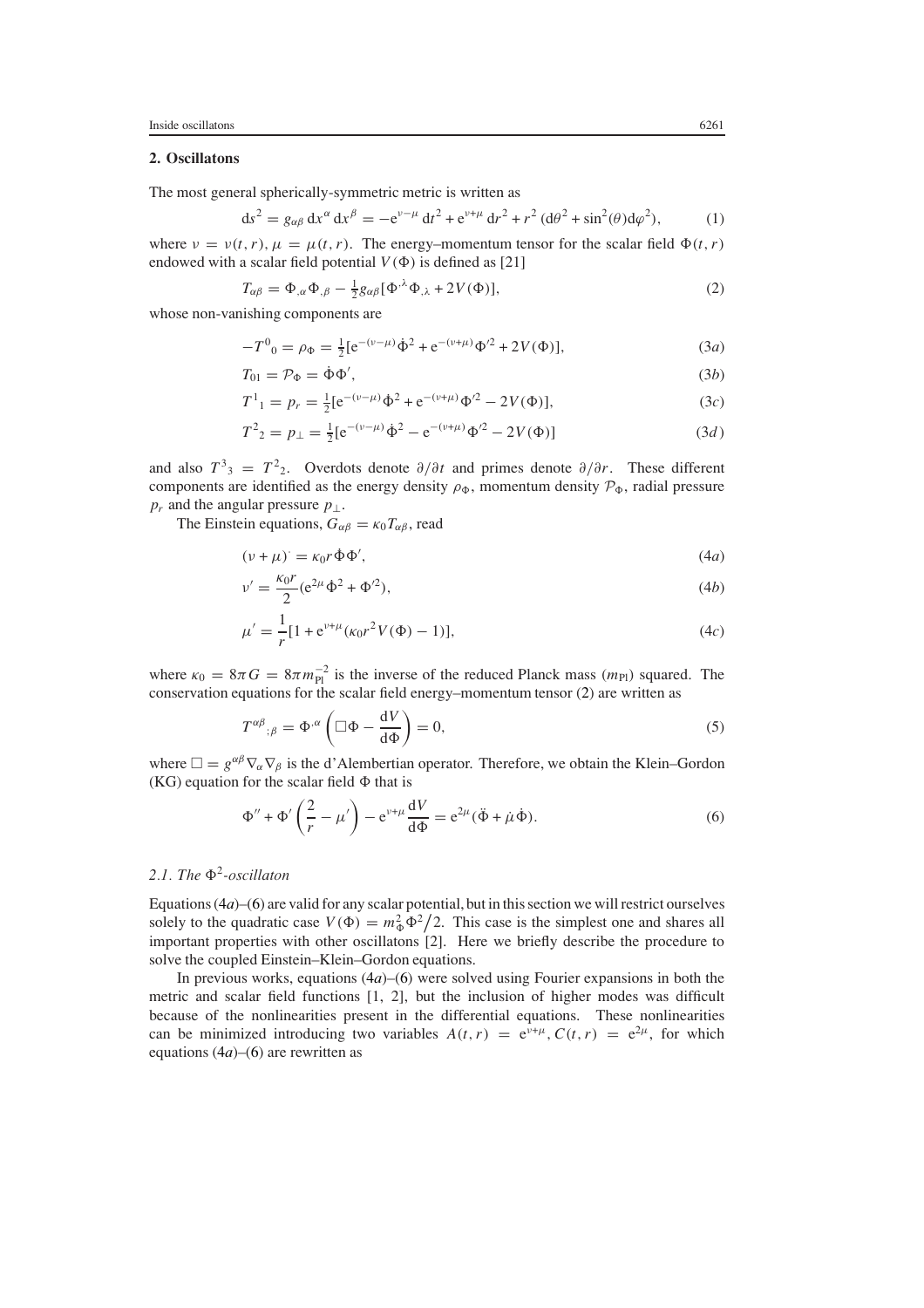<span id="page-3-1"></span>
$$
\dot{A} = \kappa_0 r A \dot{\Phi} \Phi',\tag{7a}
$$

<span id="page-3-3"></span>
$$
A' = \frac{\kappa_0 A r}{2} \left( C \dot{\Phi}^2 + \Phi'^2 + A m_{\Phi}^2 \Phi^2 \right) + \frac{A}{r} (1 - A),\tag{7b}
$$

$$
C' = \frac{2C}{r} \left[ 1 + A \left( \frac{1}{2} \kappa_0 r^2 m_{\Phi}^2 \Phi^2 - 1 \right) \right],
$$
 (7*c*)

$$
C\ddot{\Phi} = -\frac{1}{2}\dot{C}\dot{\Phi} + \Phi'' + \Phi'\left(\frac{2}{r} - \frac{C'}{2C}\right) - Am_{\Phi}^2\Phi\tag{7d}
$$

<span id="page-3-2"></span><span id="page-3-0"></span>and we then calculate the metric functions  $g_{tt} = -A(t, r)/C(t, r), g_{rr} = A(t, r)$ . We will consider the following Fourier expansions

$$
\sqrt{\kappa_0} \Phi(t, r) = \sum_{j=1}^{j_{\text{max}}} \phi_j(r) \cos(j\omega t),
$$
  
\n
$$
A(t, r) = \sum_{j=0}^{j_{\text{max}}} A_j(r) \cos(j\omega t),
$$
  
\n
$$
C(t, r) = \sum_{j=0}^{j_{\text{max}}} C_j(r) \cos(j\omega t),
$$
\n(8)

where  $\omega$  is the fundamental frequency and  $j_{\text{max}}$  is the Fourier mode at which the series are truncated. Note that there are only direct products among the Fourier expansions [\(8\)](#page-3-0) in equations  $(7a)$  $(7a)$ – $(7d)$ ; it is in this sense that we say that the nonlinearities were minimized. For comparison, see the corresponding equations in [1, 2].

Observe that there is no time-independent term in the scalar field expansion. The reason for this lies in the form of the Klein–Gordon equation ([\(6\)](#page-2-3) and [\(7](#page-3-2)*d*)), which suggests that the scalar field should be of the form  $\sqrt{\kappa_0} \Phi \sim \phi(r) f(t)$ , mainly because of the quadratic potential (see also the flat oscillaton below) [2]. For a different scalar potential, we may have a time-independent term, as in oscillons [22].

<span id="page-3-4"></span>For numerical computation, we take the change of variables [2]

$$
x = m_{\Phi} r, \qquad C \to C \Omega^{-2}, \tag{9}
$$

where  $\Omega \equiv (\omega/m_{\Phi})$ , and which also implies a redefinition of the temporal metric coefficient  $g_{tt} = -\Omega^2 A / C$ .

Solutions are obtained by introducing the Fourier expansions [\(8\)](#page-3-0) in equations [\(7](#page-3-3)*b*)–[\(7](#page-3-2)*d*). The resulting equations appear by setting each Fourier coefficient to zero. Because of the form of equations [\(7](#page-3-3)*b*)–[\(7](#page-3-2)*d*) the series on their right-hand sides have to be truncated [1], and then higher Fourier modes are eliminated by hand.

However, we can take advantage of equation [\(7](#page-3-1)*a*), which involves only *algebraic* relations among the coefficients  $A_j$ ,  $\phi_j$  [2]. In fact, we only need to solve equation [\(7](#page-3-1)*a*) for the first coefficient  $A_0$  and then calculate  $A_n$  in terms of  $A_{i \leq n}$ ,  $\phi_{i \leq n}$  for  $n = 1, 2, \ldots$ . This procedure gives more precise results for the different Fourier coefficients [2].

#### *2.2. Boundary conditions*

The boundary conditions are determined by requiring non-singular and asymptotically flat solutions. Regularity at  $x = 0$  requires  $\phi'_j = 0$  and  $A(t, x = 0) = 1$ . The latter condition implies  $A_0(0) = 1, A_{i \ge 1}(0) = 0$ . Asymptotic flatness requires  $\phi_i(\infty) = 0$  and *A*(*t*, *x* = ∞) = 1, which in turn means  $A_0(\infty) = 1$ ,  $A_{i \ge 1}(\infty) = 0$ .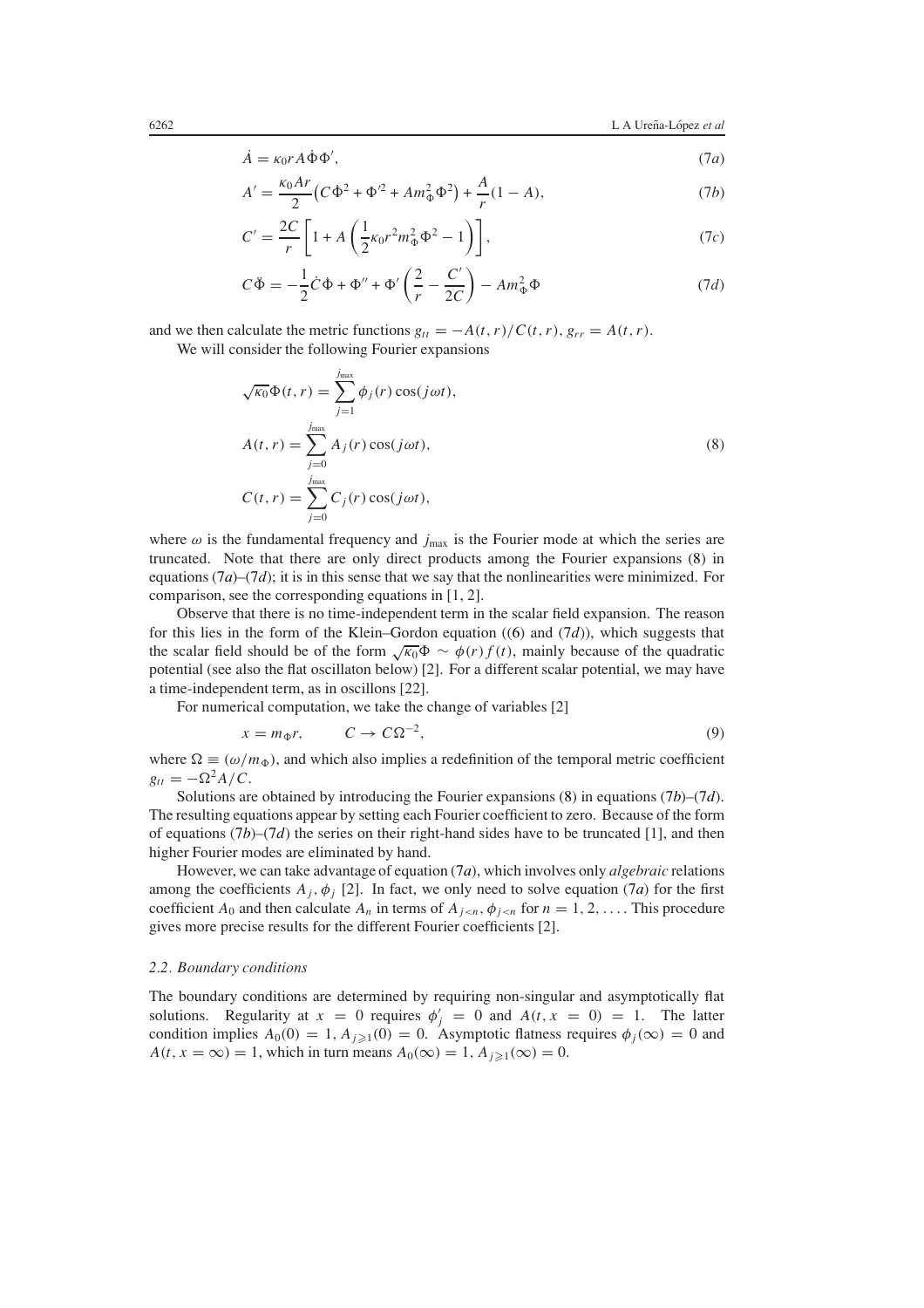On the other hand, we also need  $C_{j\geq1}(\infty) = 0$ , but  $C_0(\infty) \neq 1$  because this variable gives us the value of the fundamental frequency  $\Omega = \sqrt{C_0(\infty)}$ . Therefore, the value of the fundamental frequency is an *output* value obtained after we solve equations [\(7](#page-3-1)*a*)–[\(7](#page-3-2)*d* ). This is the reason behind the change of variables [\(9\)](#page-3-4) [19].

Taking a fixed value for the first scalar Fourier coefficient  $\phi_1(0)$ , we only need to adjust the remaining values  $\phi_{i\geqslant 2}$ ,  $C_{i\geqslant 0}$  until we satisfy the boundary conditions. What we finally obtain is a unique set of eigenvalues for each value  $\phi_1(0)$ , which also labels the particular configuration.

In practice, only the odd coefficients in the scalar field expansion and the even coefficients in the metric functions are required. There is not reason to do that *a priori*, but the numerical solutions straightforwardly point out that. If we turn off the terms  $\phi_{i \geq 2}(0) = 0$ , the even  $\phi_{2l}(x)$ and the odd  $A_{2l-1}(x)$ ,  $C_{2l-1}(x)$  ( $l \ge 1$ ) coefficients remain off all along the *x*-range. This does not happen to the other Fourier coefficients first mentioned in this paragraph. Therefore, we will only take the odd (even) coefficients of the scalar field (metric functions). This is another reason to justify the expansions used in [1, 2].

## *2.3. Numerical solutions and general features*

Typical results of the metric functions  $g_{rr} - 1$ ,  $C - 1$  and the scalar field energy density for a 0-node oscillaton are shown in figures [1](#page-5-0) and [2,](#page-6-0) respectively. We took  $j_{\text{max}} = 10$  in both figures, but found that good results are obtained from  $j_{\text{max}} = 6$ . We also observed that solutions for different Fourier coefficients converge more rapidly because of the algebraic relations as compared with the solutions obtained by integrating together equations [\(7](#page-3-3)*b*)–[\(7](#page-3-2)*d* ).

It should be noted that the higher the Fourier coefficient the smaller its contribution, which simply points out that the solution converges. Also, it is worth remarking that the weaker the central value  $\phi_1(0)$ , the smaller the contribution of higher-order modes  $(n > 2)$ , and then less terms are necessary in the series [\(8\)](#page-3-0). These characteristics will be exploited in section [4.](#page-10-0)

Another general feature of oscillatons is that more massive oscillatons are more compact, in the sense that their spatial extension is smaller than that of weak oscillatons [1].

<span id="page-4-1"></span>The central energy density oscillates, and its behaviour suggests that it may be expanded in a Fourier series as

$$
\rho_{\Phi}(t,x) = \sum_{j=0}^{\infty} \rho_{2j} \cos 2j\omega t, \qquad (10)
$$

taking only the even coefficients. An example of the energy density behaviour is shown in figure [2](#page-6-0) for two different times.

The oscillations of the metric coefficients and the energy density are confined to the (finite) region of the oscillaton, and the dominant component of these quantities is the first term in their Fourier expansion, as can be seen in figures [1](#page-5-0) and [2](#page-6-0) where we plot the behaviour of the expansion coefficients  $A_j$ . A similar behaviour is found for the coefficients  $C_j$ . Thus, the time-independent components  $A_0(x)$ ,  $C_0(x)$  determine the behaviour of the metric outside the oscillaton. In this sense, we say that the metric is also asymptotically static.

Moreover,  $A_0(x)$ ,  $C_0(x)$  also match the Schwarzschild metric with the same mass at large distances from the centre. This is not surprising, because we search for bounded solutions and then outside oscillatons there is no scalar field, only vacuum. In this sense, we are just rephrasing Birkhoff's theorem [21].

<span id="page-4-0"></span>This property of the metric can be used to calculate the mass of the oscillaton as measured by an observer at infinity, that is, using the so-called Schwarzschild mass

$$
M_{\Phi} = \frac{m_{\rm Pl}^2}{m_{\Phi}} \lim_{x \to \infty} \frac{x}{2} [1 - A^{-1}(t, x)].
$$
\n(11)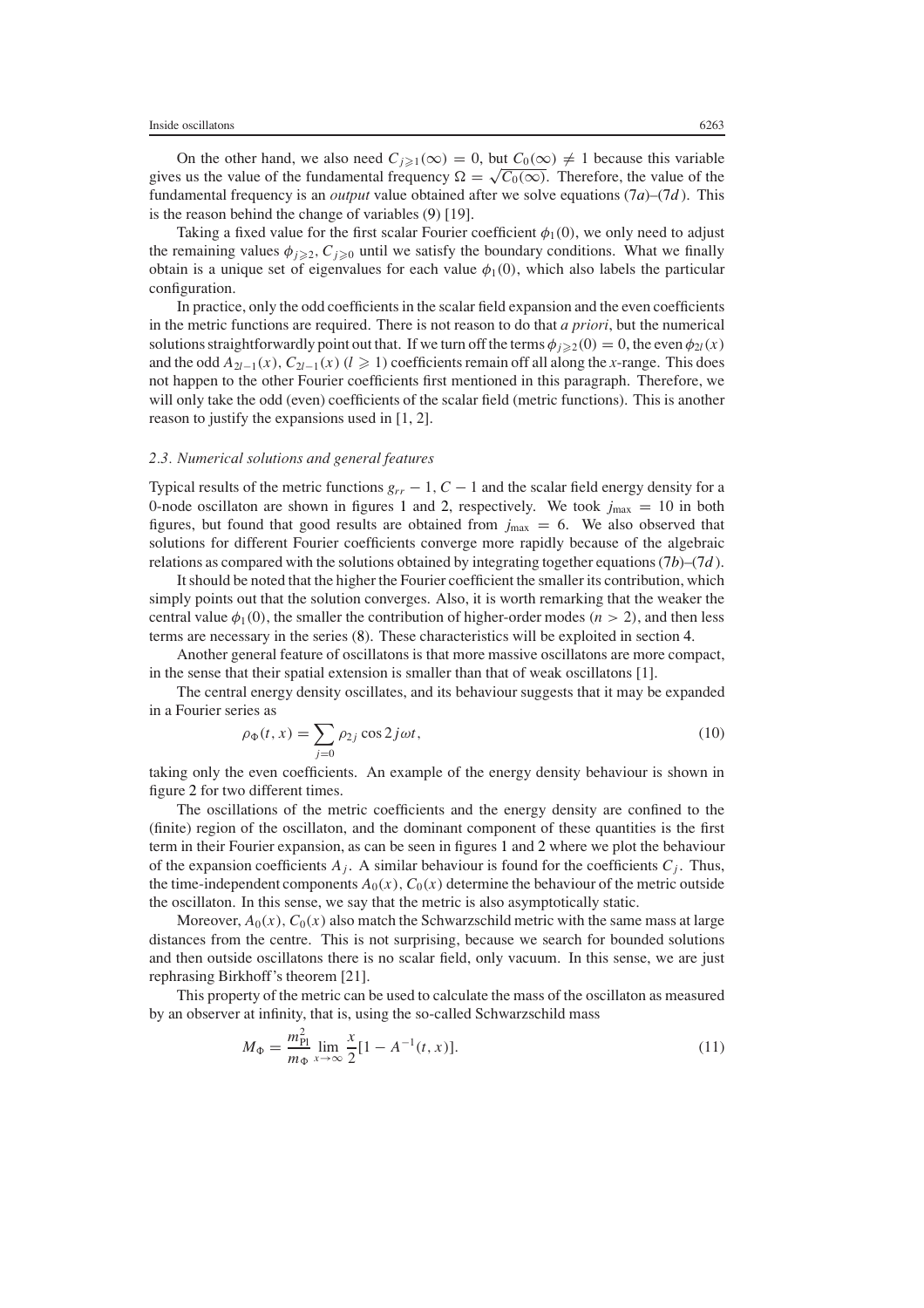

<span id="page-5-0"></span>**Figure 1.** Plots of the even Fourier coefficients of the metric functions  $g_{rr} - 1$ ,  $C - 1$ . The total mass of this configuration is  $M = 0.5725 m_{\text{Pl}}^2/m_{\Phi}$  and its fundamental frequency is  $\Omega = 0.9128$ , see text below. This solution was obtained with  $\phi_1(0) = 0.2828$  and  $j_{\text{max}} = 10$ . The coefficients were scaled appropriately to show them in the same plot. Observe that the sixth coefficient is four orders of magnitude smaller than the first one. Then, the convergence of the solution is manifest.

This function converges very rapidly and is more convenient from the numerical point of view than, for instance, the ADM mass [2].

As we said before, the fundamental frequency  $\Omega$  can be calculated from  $C_0(\infty)$ . But, there is another function with a faster convergence, and then we calculate the fundamental frequency from [2]

$$
\Omega^{-1} = e^{-\nu(\infty)} = \lim_{x \to \infty} \frac{A}{\sqrt{C}}.
$$
\n(12)

<span id="page-5-1"></span>In figure [3,](#page-6-1) we show the calculated mass and fundamental frequencies for some oscillatons. We were able to determine the maximum mass (also known as the critical mass, see below)  $M_c = 0.607 m_{\rm Pl}^2/m_{\Phi}$  reached at a central value  $\phi_{1c}(0) = 0.48$ , to which also corresponds  $\Omega = 0.864$ . The fundamental frequency is always such that  $\Omega \leq 1$  for all oscillatons, being  $\Omega = 1$  for the trivial solution. In general, more massive oscillatons oscillate with a smaller fundamental frequency.

As a final point for this section, we would like to comment on the solutions of oscillatons in Fourier series. Although we could solve the EKG equations for an arbitrary number of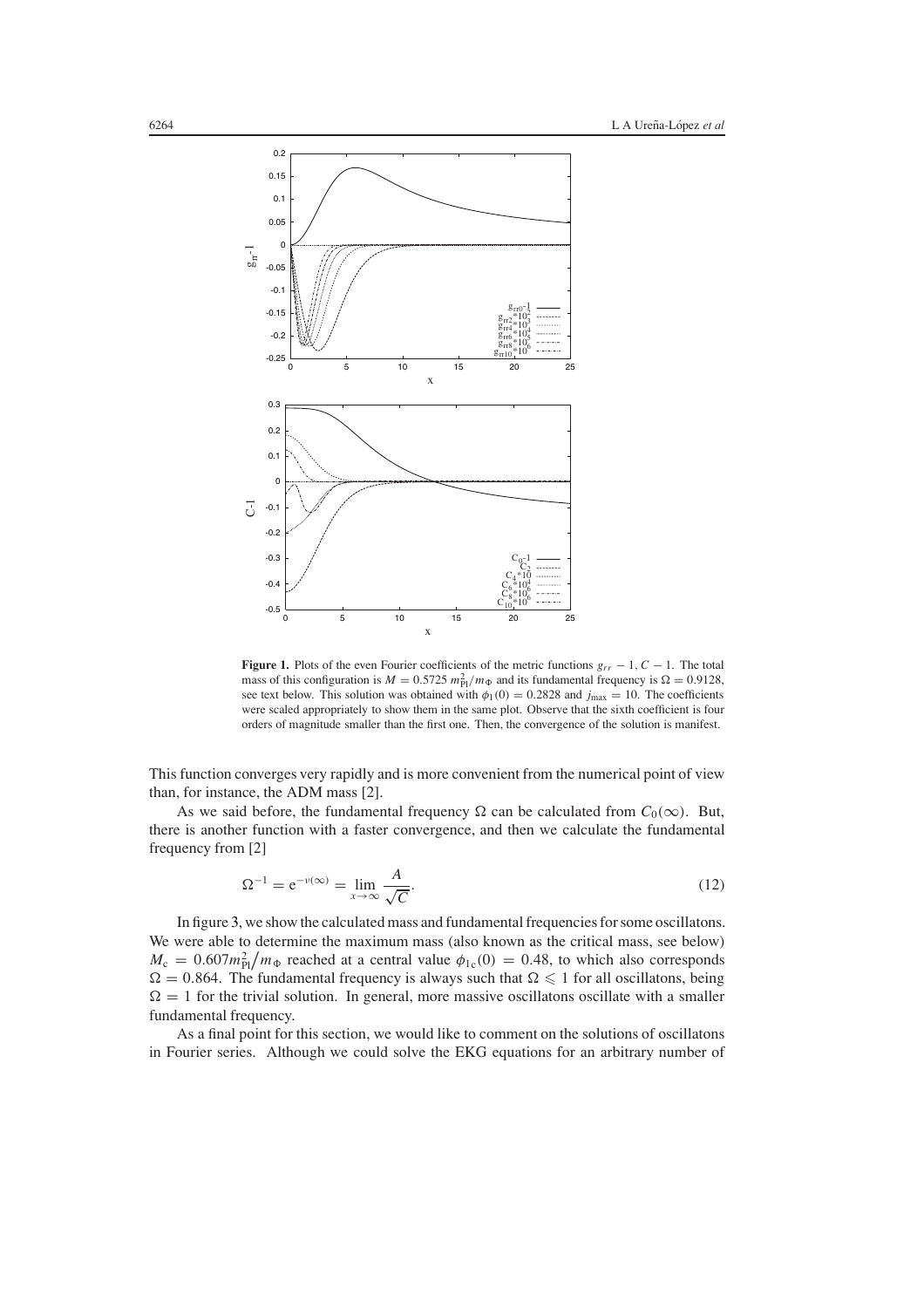

**Figure 2.** The scalar field energy density  $\rho_{\Phi}$  for a 0-node oscillaton shown in figure [1.](#page-5-0)  $\rho_{\Phi}$  is plotted for two different times  $\omega t = 0$ ,  $\pi/2$ . Actually,  $\rho_{\Phi}(\pi, x) = \rho_{\Phi}(0, x)$  (all in units of  $m_{\rm Pl}^2 m_{\Phi}^2/(4\pi)$ ).

<span id="page-6-0"></span>

<span id="page-6-1"></span>Figure 3. Total masses [\(11\)](#page-4-0) and frequencies [\(12\)](#page-5-1) of different oscillatons. The latter are labelled by the first Fourier coefficient of the scalar field expansion [\(8\)](#page-3-0). The critical (maximum) mass is  $M_c = 0.607(m_{\text{Pl}}^2/m_\Phi)$  for a configuration with a central value  $\phi_{1c}(0) = 0.48$ ; its corresponding frequency is  $\Omega = 0.864$ .

Fourier modes, the right-hand sides of equations [\(7](#page-3-3)*b*)–[\(7](#page-3-2)*d*) contain temporal derivatives which provoke the well-known loss of convergence in the Fourier expansions. Hence, the solutions of higher modes of functions  $\Phi$ , A, C would not be smaller that the first ones in general. In fact, we have observed loss of convergence when we solve up to the ninth (tenth) mode of  $\Phi$  (A, C). However, this loss of convergence is also minimized by using equation [\(7](#page-3-1)*a*), because higher time derivatives are cancelled on both sides.

#### *2.4. Stable (S-branch) and unstable (U-branch) configurations*

An important question about oscillatons is whether they are stable configurations against perturbations, and a full answer requires a numerical evolution of the EKG equations.

However, one can make physical arguments about the stability of the different configurations, depending on which side of the plot *M* versus  $\phi_1(0)$  (see figure [3\)](#page-6-1) they are located with respect to the critical configuration, i.e., the configuration with the maximum mass.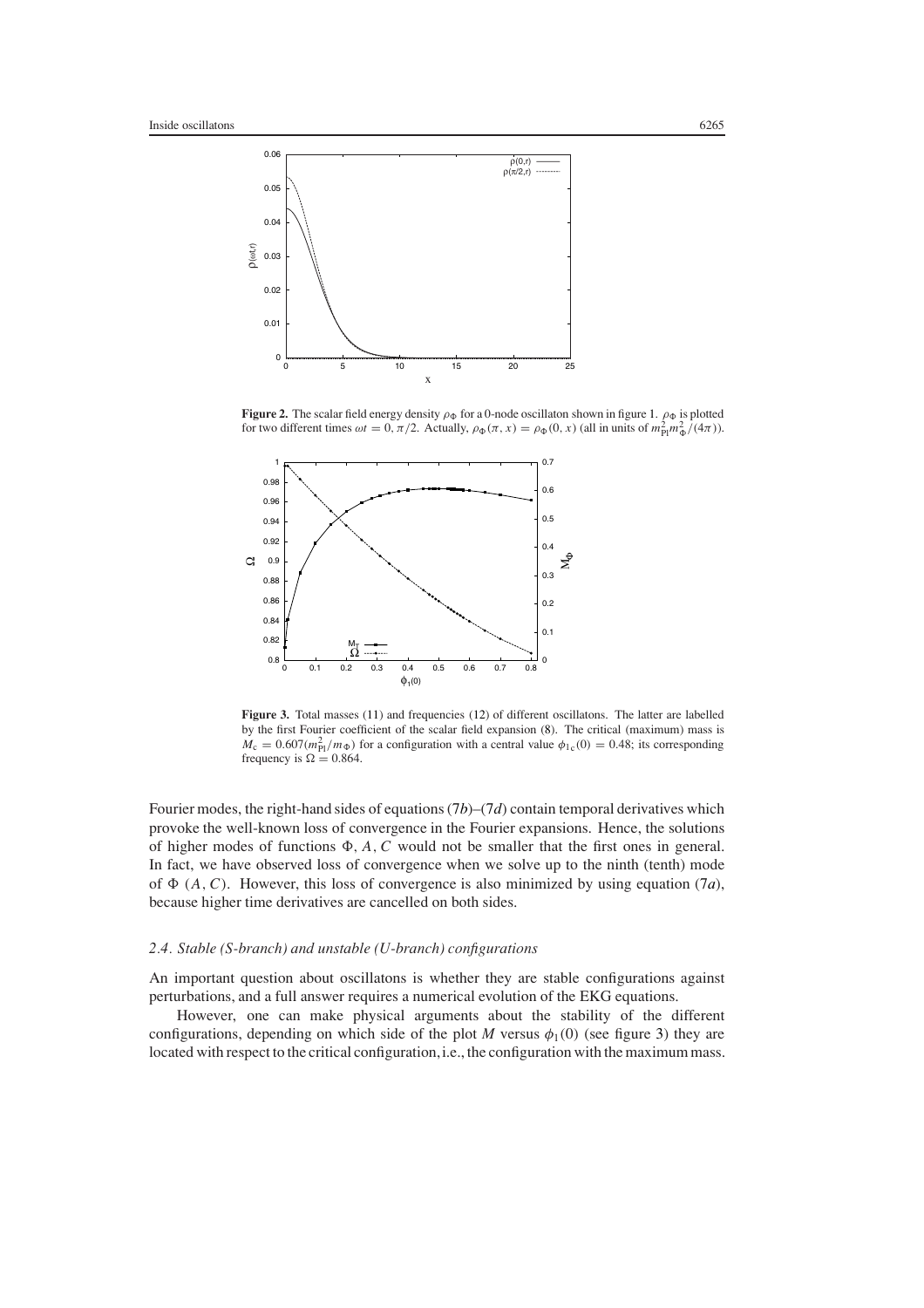Let us imagine a perturbed configuration with a definite value  $\phi_1(0)$  on the *right-hand* side of the critical one in figure [3,](#page-6-1) in such a way that it is more massive than the corresponding solution to the same  $\phi_1(0)$ . In consequence, there is more gravitational energy on the system and then the perturbed configuration will begin to collapse. But the collapse will *raise* the central value  $\Phi(t, 0)$  and then the configuration must move to the *right*. But configurations with a stronger central field are in general *less massive* and then the oscillaton will not be able to reach another configuration of those shown in figure [3.](#page-6-1) The picture becomes worse if the oscillaton continues collapsing and raising the central value  $\Phi(t, 0)$ . The only possibility for the perturbed oscillaton is to never stop collapsing and then to finish as a black hole.

Now imagine a perturbed configuration also on the *right-hand* side, but with less mass than the corresponding solution with the same  $\phi_1(0)$ . There is less gravitational energy and then the oscillaton begins to expand. The central value  $\Phi(t, 0)$  *diminishes* and then the configuration moves to the *left* in the plot [3.](#page-6-1) Since the configuration was at the right of the maximum mass, the oscillaton can find an equilibrium configuration to stop at. In principle, it would neither finish as a black hole nor disperse away.

The arguments can be inverted for perturbed configurations initially on the *left-hand* side from the critical configuration. It is concluded that they can always find another equilibrium configuration which is also on the *left-hand* side.

Similar arguments demonstrate that an initial configuration with a mass larger than the critical one will collapse in general into a black hole. The perturbed configuration begins to collapse and then moves to the right. Since by hypothesis it is more massive than the critical configuration, it would not be able to settle down into another equilibrium configuration.

The imaginary situations considered above have been observed for the close relatives of oscillatons: boson stars [24]. Therefore, we shall call those solutions on the *left* of the critical one, as seen in a plot  $M_{\Phi}$  versus  $\phi_1(0)$  (figure [3\)](#page-6-1) stable configurations (S-branch), while those on the *right* shall be called unstable configurations (U-branch), in the same way as for boson stars.

At this point, we should recall that, as in the case of boson stars, oscillatons are prevented from collapsing because of the uncertainty principle. This fact is easily seen by calculating the Schwarzschild radius of an oscillaton which is

$$
r_{\rm S} = 2GM_{\Phi} = 2M_0 m_{\Phi}^{-1},\tag{13}
$$

where  $M_0$  is a number obtained from the numerical solution, and then  $M_{\Phi} = M_0 m_{\rm Pl}^2 / m_{\Phi}$ .

The maximum mass corresponds to a numerical factor of  $M_0 = 0.60737$ , which means  $r_S \simeq 1.2\lambda_C$  with  $\lambda_C = m_{\Phi}^{-1}$  being the Compton length of the boson particles. The Sconfigurations have a smaller associated Schwarzschild radius and they can 'escape' from the gravitational collapse to a black hole and then form equilibrium configurations. More massive configurations than the critical one would have a larger Schwarzschild radius, and then the boson particles can 'fit' in it; once the collapse starts the bosons remain inside the appearing event horizon from the very beginning.

The arguments given above consider no loss of mass during the evolution of the perturbed configurations. The picture becomes more interesting once we take into account the gravitational cooling process [1, 24], in which the initial configuration can eject part of the scalar field mass and then can migrate to a stable equilibrium configuration, even if the initial mass is larger than the critical value.

In this section, we have focused our attention only on the 0-node relativistic solutions. Solutions with nodes can be obtained, which in turn are much more involved than in the case of boson stars: each Fourier coefficient of the field [\(8\)](#page-3-0) could have an arbitrary number of nodes once the number of nodes of  $\phi_1(x)$  is fixed. We think they will be unstable and then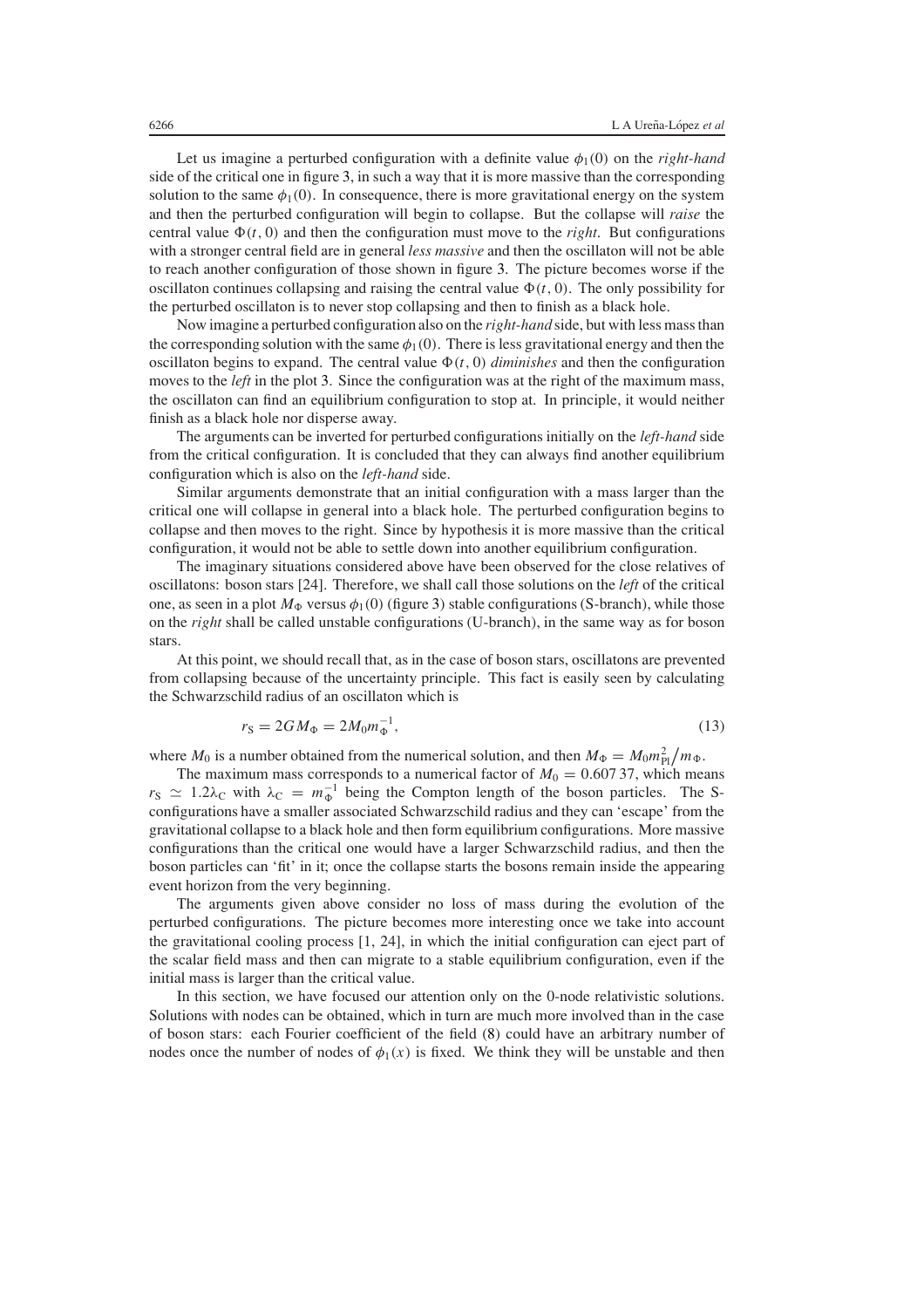ultimately decay into the ground solution by means of gravitational cooling, as happens for excited boson stars [1, 24].

## *2.5. Looking inside an oscillaton*

Since it is not possible to have a precise definition of a gravitational energy density in general relativity, we do not have control of the internal processes of oscillatons, such as the interchange of energy and the appearance of possible scalar currents. An oscillaton can appear strange at first sight, because the scalar energy density [\(3](#page-2-4)*a*) is not constant on time and one may think that there must exist creation and annihilation of matter inside these objects.

In the following sections, we revise the solutions of scalar fields in different simple situations. In the first case, we try a heuristic procedure to look inside oscillatons: we compare the bound oscillaton with its counterpart in flat space, which we shall call flat oscillaton. The latter has an analytic solution and all quantities have an easy interpretation.

Another procedure we will follow is to find a Newtonian-like limit for relativistic oscillatons, what we shall call Newtonian oscillatons. In this case we can give a series of semi-analytical results that can be compared to the classical case in which the physical interpretation is much simpler. Here the scalar field is permitted to modify the spacetime and then Newtonian oscillatons are also bounded by their own gravity.

The last procedure we explore is the asymptotic solutions of a scalar field in a fixed Schwarzschild background. This is an intermediate state between the previous cases and is interesting because it reveals the behaviour of the scalar field under the gravity produced outside a (spherical) body, which could be a first approximation to the ejected scalar field during the gravitational cooling process.

All these different procedures will help us to find out what roles gravity and scalar fields play in forming bound oscillatons.

## <span id="page-8-0"></span>**3. The flat oscillaton**

In order to have some physical insight into what happens inside an oscillaton, we go first to the flat case in which  $-g_{tt} = g_{rr} = 1$  (Minkowski background). Even though it is not a solution to the Einstein equations in a curved spacetime, the solution is analytic and it helps to understand some features that appear in oscillatons.

The Klein–Gordon equation [\(6\)](#page-2-3) now reads

$$
\Phi'' + \frac{2}{r}\Phi' - m^2\Phi \Phi = \ddot{\Phi}.
$$
\n(14)

The exact general solution for the scalar field  $\Phi$  is

$$
\Phi(t,r) = \frac{e^{\pm ikr}}{r} e^{\pm i\omega t},\tag{15}
$$

where we obtain the dispersion relation  $k^2 = \omega^2 - m_{\Phi}^2$ .

The physical properties of the solution depend on the ratio  $\Omega = \omega/m_{\Phi}$ . For  $\Omega < 1$ , the solution decays exponentially but they are singular at  $r = 0$ . On the other hand,  $\Omega > 1$  allows for non-singular solutions which vanish at infinity and we will restrict ourselves to this case. Then, it is more convenient to use trigonometric functions and to write the particular solution in the form

$$
\Phi(t, x) = \Phi_0 \frac{\sin(x)}{x} \cos(\omega t) \tag{16}
$$

<span id="page-8-1"></span>with  $x = kr$ .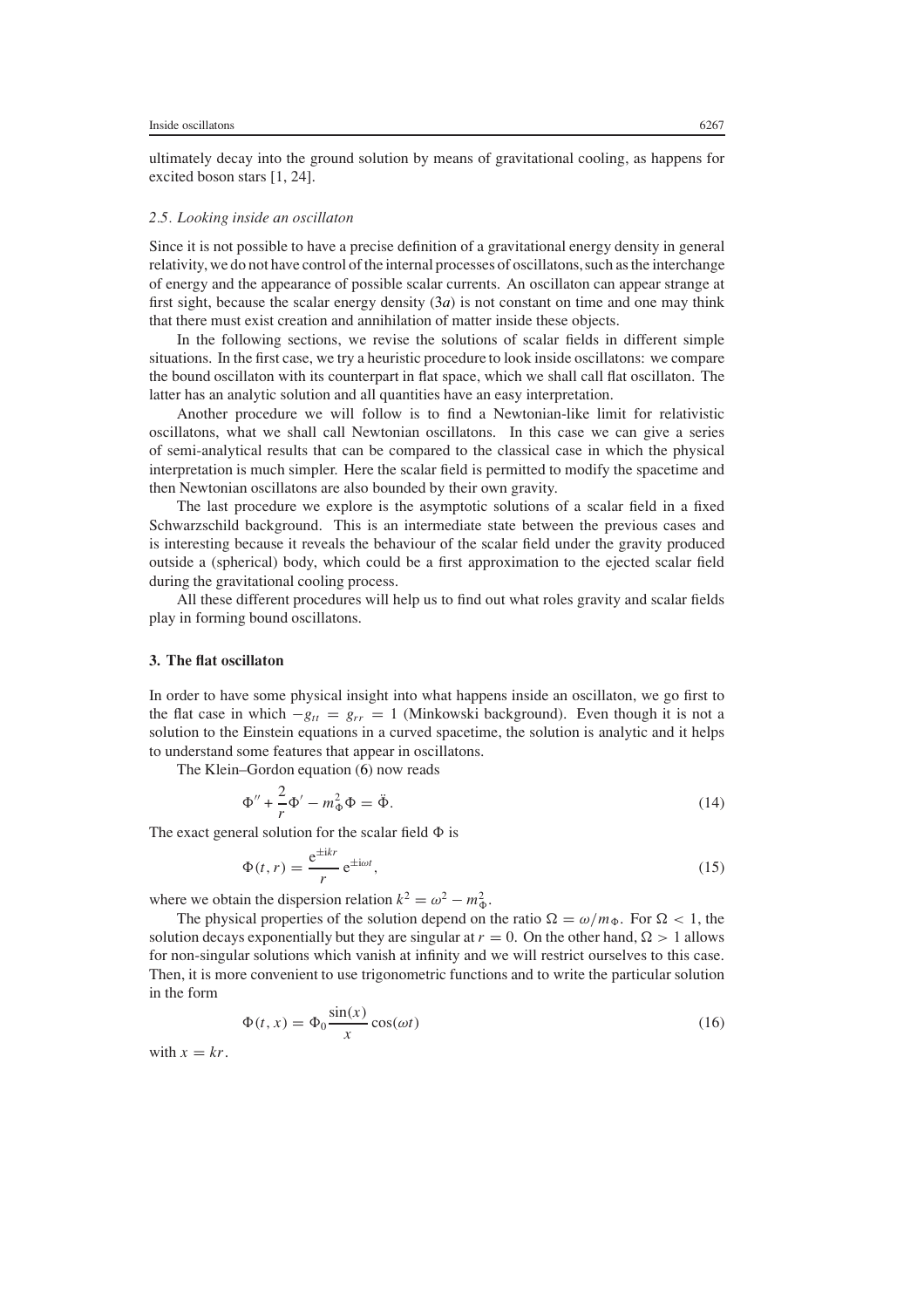The scalar field spreads over all space, i.e., it is not confined (at least not exponentially) to a finite region, and oscillates harmonically in time. The analytic expression for the scalar energy density [\(3](#page-2-4)*a*) is written in the form [\(10\)](#page-4-1) but where  $\rho_1$  and  $\rho_{i \geq 3}$  vanish, and then the energy density oscillates with a frequency 2*ωt*.

The asymptotic behaviour when  $x \to 0$  is

$$
\rho_{\Phi}(t,x) = \frac{\Phi_0^2 m_{\Phi}^2}{4} [(\Omega^2 + 1) - (\Omega^2 - 1)\cos(2\omega t)] + \mathcal{O}(x^2),\tag{17}
$$

where it is seen that the central density oscillates around a fixed value. In the opposite side, when  $x \to \infty$ 

$$
\rho_{\Phi}(t, x) = \frac{\Phi_0^2 m_{\Phi}^2}{4x^2} [(\Omega^2 + 1) \sin^2(x) + (\Omega^2 - 1) \cos^2(x)] + \frac{\Phi_0^2 m_{\Phi}^2}{4x^2} (\Omega^2 - 1) \cos(2x) \cos(2\omega t) + \mathcal{O}(x^{-3}),
$$
\n(18)

and then  $\rho_{\Phi} \sim \mathcal{O}(x^{-2})$ . Hence, the integrated mass of the scalar field gives an infinite value and then we cannot talk of a localized configuration. Also, observe that the energy density is fully time-dependent even at large distances from the origin of coordinates.

<span id="page-9-1"></span>We are working in flat space, so the KG equation can be written in a more convenient form in terms of the energy density, that is,

$$
\frac{\partial \rho_{\Phi}}{\partial t} - \frac{1}{r^2} \frac{\partial}{\partial r} (r^2 \mathcal{P}_{\Phi}) = 0. \tag{19}
$$

This last equation has an easy interpretation: since its form looks like the conservation of charge in electrodynamics,  $\dot{\rho} + \nabla \cdot \vec{J} = 0$ , it is the conservation of the scalar field energy. It also tells us that there is a scalar field current given by

$$
\vec{J}_{\Phi} = -\mathcal{P}_{\Phi}\vec{r}
$$
  
=  $-\Phi_0^2 \frac{k\omega}{4} \left[ \frac{\cos(2x)}{x} - 2\frac{\sin^2(x)}{x^2} \right] \frac{\sin(2\omega t)}{x} \vec{r}.$  (20)

Observe that the quantity involved in this current is the scalar field momentum density [\(3](#page-2-5)*b*). Although the flux of scalar radiation at large distances does not vanish, there is no net flux of energy, as can be seen by averaging the scalar current on a period of a scalar oscillation. We also see that the only transformation process is that of the scalar field energy density into the momentum density, and vice versa.

## *3.1.* <sup>2</sup> *versus flat oscillaton*

Let us now compare the flat oscillaton to the equilibrium configurations obtained from the EKG equations. First of all, the particular solution [\(16\)](#page-8-1) resembles the ansatz [\(8\)](#page-3-0), but the fundamental frequency in the flat oscillaton obeys  $\Omega > 1$ , contrary to  $\Omega \leq 1$  in the  $\Phi^2$ oscillaton. The behaviour of both solutions for the energy density is quite similar, since they can be expanded as in [\(10\)](#page-4-1) with only even Fourier modes.

It is clear now that when gravity is taken into account the final object is bounded, that is, it must be confined to a finite spatial region. The  $\Phi^2$ -oscillaton does not decay as  $r^{-2}$ anymore, but gravity makes the energy density decay more rapidly, in fact exponentially, which ultimately leads to a finite total mass of the oscillaton (see section [2\)](#page-2-0).

<span id="page-9-0"></span>As in the flat case, we can perform a similar analysis of the conservation equation. After some easy algebra, the KG equation [\(6\)](#page-2-3) reads<br>  $\partial \rho_{\Phi} = 1 \sqrt{C} \partial (r^2 \mathcal{P}_{\Phi})$ 

$$
\frac{\partial \rho_{\Phi}}{\partial t} - \frac{1}{r^2} \frac{\sqrt{C}}{A} \frac{\partial}{\partial r} \left( \frac{r^2 \mathcal{P}_{\Phi}}{\sqrt{C}} \right) = -\frac{1}{2} \frac{\dot{A}}{A} \left( \rho_{\Phi} + p_r \right). \tag{21}
$$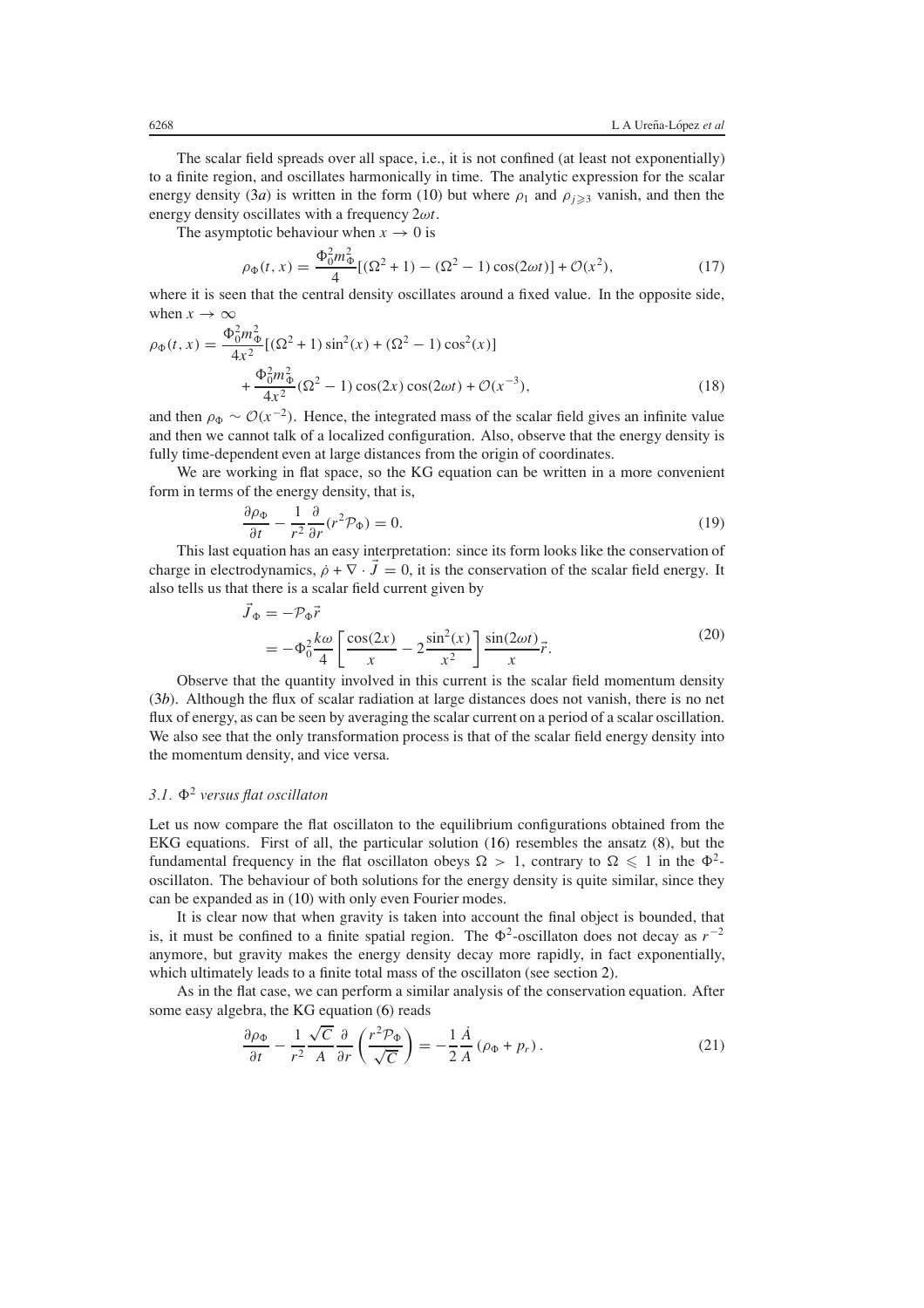The quantity  $\rho_{\Phi} + p_r = 2\rho_{\rm K}$  is just the scalar field kinetic energy density

$$
\rho_{\rm K} = \frac{1}{2A} (C \dot{\Phi}^2 + {\Phi'}^2). \tag{22}
$$

Equation [\(21\)](#page-9-0) does not have an easy interpretation like its flat counterpart, but it still tells us how the energy locally transforms inside an oscillaton.

We have again a term that looks like a scalar current, which is not only related to the scalar momentum density, but also to the gravitational energy, in some sense represented by the metric functions *A,C*. In addition, we find a source term related to the scalar field kinetic energy and to the time-dependent part of the gravitational energy. This source term might be responsible for the existence of non-singular solutions [1, 2], since it is not present in the static case.

The evident interpretation of equation  $(21)$  is that there is always an interchange of energy among the scalar energy density, the momentum density and the gravitational field. The timedependence of the scalar field energy density is a natural consequence of the KG equation. It is the total energy (kinetic, potential, momentum, gravitational) which is *locally* conserved [21], as can be directly seen from equations [\(19\)](#page-9-1) and [\(21\)](#page-9-0).

Finally, the flat oscillaton also indicates that spherical symmetry does not exclude the possibility of scalar (spin-0) radiation, a possibility related to the regular solutions associated with the condition  $\Omega > 1$ , and then to a dispersion relation in which the wave number  $k^2 > 1$ , i.e. a non-zero positive energy for scalar field waves. On the opposite side, the inclusion of gravity allows for regular and confined solutions for  $\Omega \leq 1$ , which is a condition obtained from the EKG equations (since the value of  $\Omega$  can be seen as an output value). The latter could be interpreted as  $k^2 < 1$  and then the scalar field waves does not have enough energy to escape from the gravitational well potential.

## <span id="page-10-0"></span>**4. Newtonian oscillatons**

Since the discovery of oscillatons [1] it was argued that there is no *post-Newtonian* procedure for them because the time derivatives of the field are of the same order as the field itself. But, the similarity between oscillatons and boson stars (see the so-called stationary limit procedure in [2]) suggests that we may find a Newtonian-like limit for oscillatons by linearizing the EKG equations adequately.

To see how this can be done, we will consider the case in which the scalar field  $\Phi$  and the metric functions  $\mu$ ,  $\nu$  in [\(1\)](#page-2-6) are weak but the metric is not Minkowskian. Next, we make Fourier expansions for  $\Phi$ ,  $\mu$ ,  $\nu$  as in [\(8\)](#page-3-0). Before that, we first recall that the full EKG equations, when solved for weaker fields, suggest that we may only take one (two) term(s) in the Fourier expansion of  $\Phi(\mu, \nu)$  [2]; see section [2.](#page-2-0) The other terms become more than two orders of magnitude smaller and then their contribution can be neglected compared to the contribution of the first terms. Therefore, we only take

$$
\sqrt{\kappa_0} \Phi(x, t) = \sqrt{2} \phi(x) \cos(\omega t), \qquad (23)
$$

$$
\mu(x, t) = \mu_0(x) + \mu_2(x) \cos(2\omega t),
$$
\n(24)

$$
v(x, t) = v_0(x) + v_2(x)\cos(2\omega t).
$$
 (25)

As usual, we take the EKG equations until the second order of the functions is involved but we should regard spatial and time derivatives as

$$
\frac{\partial}{\partial r} \sim \frac{1}{r}, \qquad \frac{\partial}{\partial t} \sim \mathcal{O}(1). \tag{26}
$$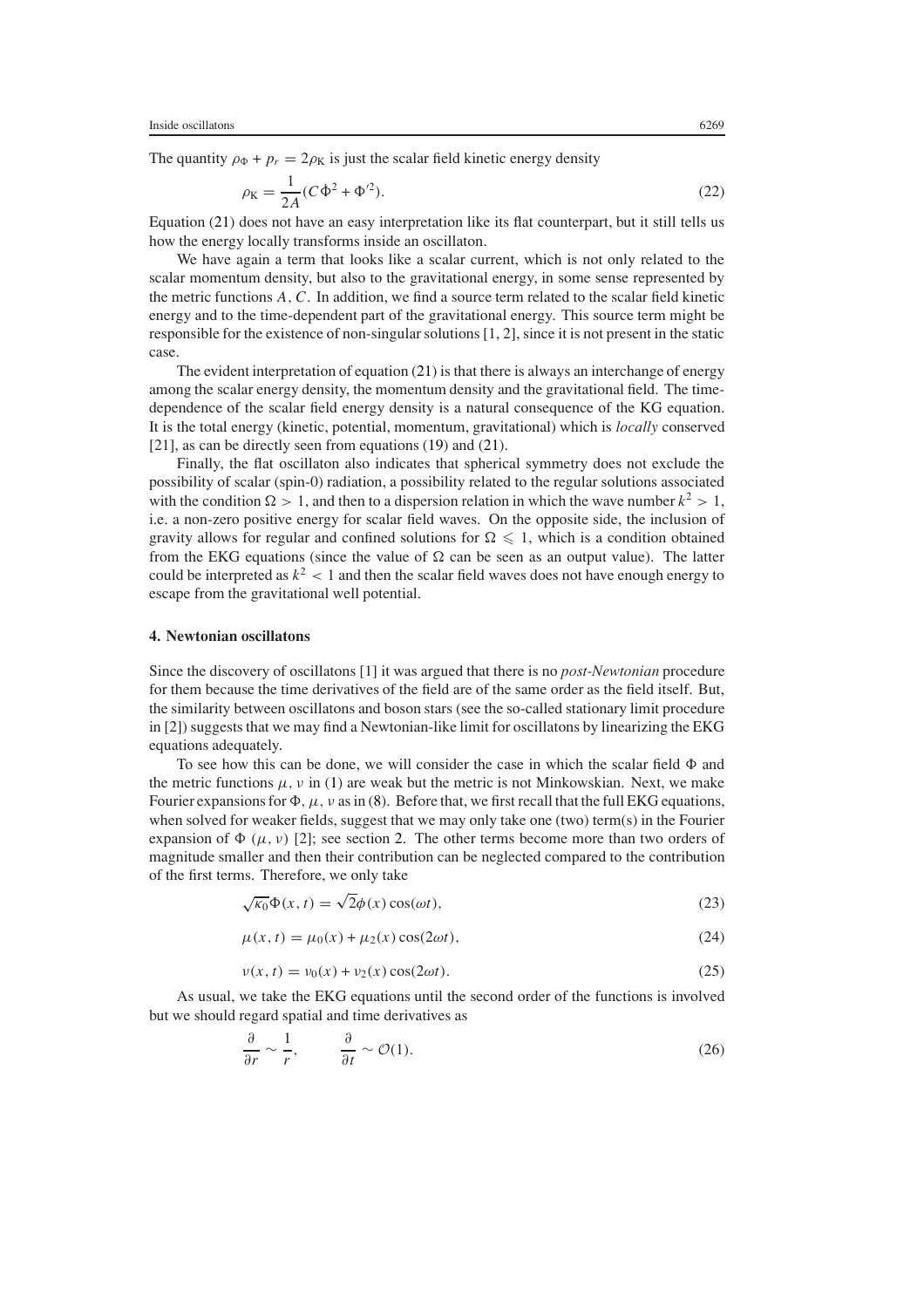<span id="page-11-0"></span>Then, the resulting equations for weak fields are

$$
\begin{aligned}\n v_0' &= \frac{x}{2} \phi^2, \\
 \mu_0' &= \frac{x}{2} \phi^2 - \frac{v_0 + \mu_0}{x},\n \end{aligned}\n \tag{27b}
$$

$$
\begin{aligned}\n &\text{(1)} \\
 &\text{(1)} \\
 &\text{(1)} \\
 &\text{(2)} \\
 &\text{(2)} \\
 &\text{(2)} \\
 &\text{(2)} \\
 &\text{(2)} \\
 &\text{(2)} \\
 &\text{(2)} \\
 &\text{(2)} \\
 &\text{(2)} \\
 &\text{(2)} \\
 &\text{(2)} \\
 &\text{(2)} \\
 &\text{(2)} \\
 &\text{(2)} \\
 &\text{(2)} \\
 &\text{(2)} \\
 &\text{(2)} \\
 &\text{(2)} \\
 &\text{(2)} \\
 &\text{(2)} \\
 &\text{(2)} \\
 &\text{(2)} \\
 &\text{(2)} \\
 &\text{(2)} \\
 &\text{(2)} \\
 &\text{(2)} \\
 &\text{(2)} \\
 &\text{(2)} \\
 &\text{(2)} \\
 &\text{(2)} \\
 &\text{(2)} \\
 &\text{(2)} \\
 &\text{(2)} \\
 &\text{(2)} \\
 &\text{(2)} \\
 &\text{(2)} \\
 &\text{(2)} \\
 &\text{(2)} \\
 &\text{(2)} \\
 &\text{(2)} \\
 &\text{(2)} \\
 &\text{(2)} \\
 &\text{(2)} \\
 &\text{(2)} \\
 &\text{(2)} \\
 &\text{(2)} \\
 &\text{(2)} \\
 &\text{(2)} \\
 &\text{(2)} \\
 &\text{(2)} \\
 &\text{(2)} \\
 &\text{(2)} \\
 &\text{(2)} \\
 &\text{(2)} \\
 &\text{(2)} \\
 &\text{(2)} \\
 &\text{(2)} \\
 &\text{(2)} \\
 &\text{(2)} \\
 &\text{(2)} \\
 &\text{(2)} \\
 &\text{(2)} \\
 &\text{(2)} \\
 &\text{(2)} \\
 &\text{(2)} \\
 &\text{(2)} \\
 &\text{(2)} \\
 &\text{(2)} \\
 &\text{(2)} \\
 &\text{(2)} \\
 &\text{(2)} \\
 &\text{(2)} \\
 &\text{(2)} \\
 &\text{(2)} \\
 &\text{(2)} \\
 &\text{(2)} \\
 &\text{(2)} \\
 &\text{(2)} \\
 &\text{(2)} \\
 &\text{(2)} \\
 &\text{(2)} \\
 &\text{(2)} \\
 &\text{(2)} \\
 &\text{(2)} \\
 &\text{(2)} \\
 &\text{(2)} \\
 &\text{(2)} \\
 &\text{(2)} \\
 &\text{(2)} \\
 &\text{(2)} \\
 &\text{(2)} \\
 &
$$

$$
\mu_2' = \frac{x}{2}\phi^2 - \frac{\nu_2 + \mu_2}{x},\tag{27d}
$$

$$
\nu_2 + \mu_2 = \frac{x}{2} \phi \phi'.\tag{27e}
$$

<span id="page-11-1"></span>Equations [\(27](#page-11-0)*a*)–[\(27](#page-11-1)*e*) can be written in a more adequate form if we define new functions

$$
\alpha(x) \equiv \nu_0(x) + \mu_0(x),
$$
  
\n
$$
\beta(x) \equiv 2\mu_2(x),
$$
\n(28*a*)

$$
\begin{aligned}\n\rho(x) &= 2\mu_2(x), \\
\rho(x) &= \nu_0(x) - \mu_0(x), \\
\delta(x) &= 2\nu_2(x).\n\end{aligned} \tag{28d}
$$

<span id="page-11-3"></span><span id="page-11-2"></span>From the last equations, we find that the first Fourier coefficients in [\(8\)](#page-3-0) are written now as  $C_0(x) = 1 + \alpha(x) - \gamma(x)$ ,  $C_2(x) = \beta(x)$ ,  $A_0(x) = 1 + \alpha(x)$ ,  $A_2 = (1/2)(\beta(x) + \delta(x))$ . Finally, we find

$$
(x\gamma)'' = x\phi^2,\tag{29a}
$$

$$
(x\phi)'' = x\gamma\phi,
$$
  
\n
$$
\alpha = x\gamma',
$$
\n(29b)  
\n(29c)

$$
\beta' = x\phi^2 - \phi\phi',\tag{29d}
$$

$$
\delta = x\phi\phi' - \beta. \tag{29e}
$$

<span id="page-11-5"></span><span id="page-11-4"></span>Equations [\(29](#page-11-2)*a*) and [\(29](#page-11-3)*b*) are well known because they appear in the Newtonian limit of boson stars [1, 11, 19] and also in the so-called SN equations [25]. Along this similarity, we shall call *Newtonian oscillatons* the solutions of equations [\(29](#page-11-2)*a*)–[\(29](#page-11-4)*e*). Therefore, we can take advantage of the earlier studies on Newtonian boson stars and the SN equations and give a series of analytical results for the Newtonian oscillatons for which we will follow closely the excellent works [19, 25]. However, the similarity is not exact and the differences should be studied; we will comment on this at the end of this section.

#### *4.1. Scaling properties*

A first good result is that in this limit equations [\(29](#page-11-2)*a*)–[\(29](#page-11-5)*d* ) have acquired additional symmetries. In particular, they have a scale invariance of the form  $\{\phi, \gamma, \alpha, \beta, \delta, x\} \rightarrow$  ${\lambda}^2(\hat{\phi}, \hat{\gamma}, \hat{\alpha}, \hat{\beta}, \hat{\delta}), \lambda^{-1}\hat{x}$ . This behaviour is not surprising because  $\phi$ ,  $\mu_0$ ,  $\nu_0$ ,  $\mu_2$ ,  $\nu_2$  are always of the same order of magnitude; see figure [1.](#page-5-0)

Taking advantage of such scale invariance, the space of possible solutions is reduced to the solution of the special case  $\hat{\phi}(0) = 1$ . Other solutions can be obtained by just an appropriate scaling. This also implies that the weak field limit  $\phi \ll 1$  corresponds to  $\lambda \ll 1$ .

As a consequence of this, observe that equation [\(29](#page-11-4)*e*) transforms as

$$
\hat{\delta} = -\hat{\beta} + \lambda^2 \hat{x} \hat{\phi} \hat{\phi}',\tag{30}
$$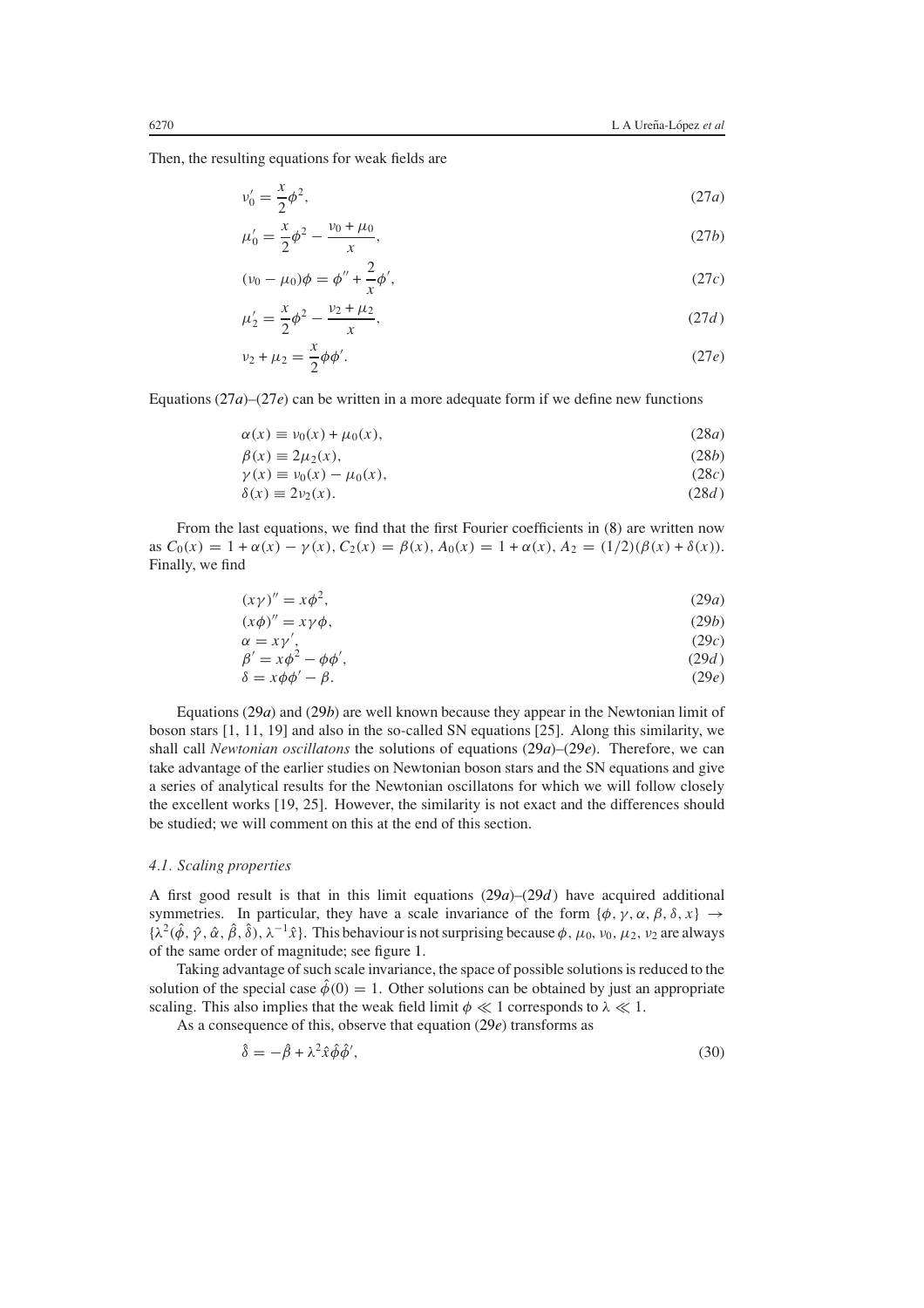which is just telling us that  $v_2 = -\mu_2 + \mathcal{O}(\lambda^2)$ , and that the oscillating component of the metric function  $g_{rr}$  is of order  $\lambda^2$  with respect to the other quantities. Also, the number of variables is further reduced since we can plainly take  $\hat{\delta} = -\hat{\beta}$ .

<span id="page-12-0"></span>The scalar field energy density [\(3](#page-2-4)*a*) of the Newtonian oscillaton also obeys a scaling law of the form  $\rho_{\Phi} = \lambda^4 \hat{\rho}_{\Phi} (m_{\rm Pl}^2 m_{\Phi}^2 / 8\pi)$  where

$$
\hat{\rho}_{\Phi}(\hat{x}) = \hat{\phi}^2(\hat{x})[1 - \lambda^2 \gamma_{\infty} \sin^2(\omega t)].
$$
\n(31)

The energy density is almost static, since its time-dependent part is  $\lambda^2$  times smaller than the static one. On the other hand, the Schwarzschild mass of the system [\(11\)](#page-4-0) obeys the scaling  $M_{\Phi} = \lambda \hat{M} (m_{\rm Pl}^2/m_{\Phi})$  where

$$
\hat{M} = \frac{1}{2} \lim_{\hat{x} \to \infty} \hat{x}^2 \hat{\gamma}' = \frac{1}{2} \int_0^\infty \hat{X}^2 \hat{\phi}^2 d\hat{X},\tag{32}
$$

which could be seen as just the integrated mass from the energy density [\(31\)](#page-12-0).

#### *4.2. Boundary conditions*

The boundary conditions can be derived from the relativistic case. Regularity at  $\hat{x} = 0$  requires  $\hat{\phi}'(0) = \hat{\alpha}(0) = 0$ , and  $\hat{\beta}(0) = -\hat{\delta}(0)$  which is satisfied straightforwardly.

Asymptotic flatness needs  $\hat{\phi}(\infty) = \hat{\alpha}(\infty) = \hat{\beta}(\infty) = \hat{\delta}(\infty) = 0$ , but  $\hat{\gamma}(\infty) \equiv \gamma_{\infty} \neq 0$ because it gives the *output* value of the fundamental frequency through  $\Omega^{-2} = 1 + \lambda^2 \gamma_{\infty}$ . In fact, the same interpretation arises classically since in the case of the SN equations because the wavefunction has the usual stationary form  $\psi \sim e^{-imEt}$  where  $\gamma_{\infty} = -2E$  [25]. Observe that  $\Omega$  < 1 in the weak field limit (although it is quite close to 1), suggesting then the presence of bounded solutions, unlike the flat oscillaton in which case  $\Omega \geqslant 1$ . Therefore, Newtonian oscillatons are very simple since they depend only on one set of initial eigenvalues  $\hat{\gamma}(0) \equiv \gamma_0$ ,  $\hat{\beta}(0) \equiv \beta_0$  once the number of nodes of the solution is specified. As in the relativistic case, we will consider only 0-node Newtonian oscillatons.

## *4.3. Analytical results*

The following integral expressions are easily obtained from equations  $(29a)$  $(29a)$ – $(29d)$  (see [25]):

$$
\hat{\phi}(\hat{x}) = 1 + \int_0^{\hat{x}} \hat{X}(1 - \hat{X}/\hat{x}) \hat{\phi}(\hat{X}) \hat{\phi}(\hat{X}) d\hat{X},
$$
\n(33*a*)

$$
\hat{\gamma}(\hat{x}) = \gamma_0 + \int_{0}^{\hat{x}} \hat{X}(1 - \hat{X}/\hat{x}) \hat{\phi}^2(\hat{X}) d\hat{X},
$$
\n(33*b*)

$$
\hat{\alpha}(\hat{x}) = \frac{1}{\hat{x}} \int_0^{\hat{x}} \hat{X}^2 \hat{\phi}^2(\hat{X}) d\hat{X},\tag{33c}
$$

$$
\hat{\beta}(\hat{x}) = \beta_0 + \int_0^{\hat{x}} \hat{X} \hat{\phi}^2(\hat{X}) d\hat{X}, \qquad \beta_0 \equiv -\int_0^{\infty} \hat{X} \hat{\phi}^2(\hat{X}) d\hat{X}, \qquad (33d)
$$

in which we have taken into account the limit  $\lambda \ll 1$ . The last equation is just a consequence of asymptotic flatness.

From these expressions we can find the useful asymptotic behaviours near  $\hat{x} = 0$ ,

$$
\hat{\phi}(\hat{x}) = 1 + \frac{1}{6}\gamma_0 \hat{x}^2 + \mathcal{O}(\hat{x}^4),\tag{34a}
$$

$$
\hat{\gamma}(\hat{x}) = \gamma_0 + \frac{1}{6}\hat{x}^2 + \mathcal{O}(\hat{x}^4),\tag{34b}
$$

$$
\hat{\alpha}(\hat{x}) = \frac{1}{3}\hat{x}^2 + \mathcal{O}(\hat{x}^4),\tag{34c}
$$

$$
\hat{\beta}(\hat{x}) = \beta_0 + \frac{1}{2}\hat{x}^2,\tag{34d}
$$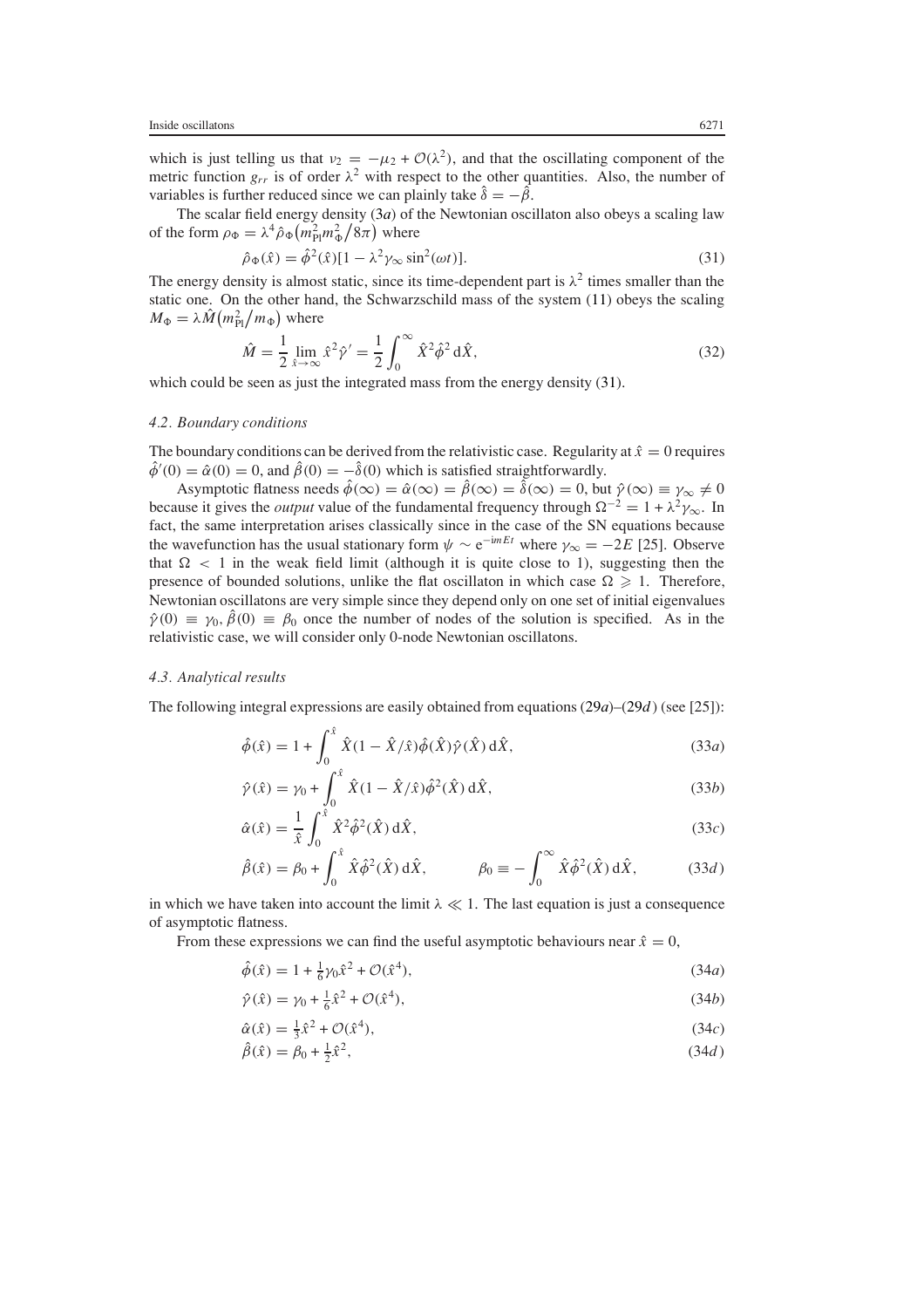and for large ˆ*x*

$$
\hat{\phi}(\hat{x}) = \phi_{\infty} \exp(-\sqrt{\gamma_{\infty}}\hat{x})\hat{x}^k, \qquad k = -1 + \frac{\hat{M}}{\gamma_{\infty}},
$$
\n(35*a*)

$$
\hat{\gamma}(\hat{x}) = \gamma_{\infty} - \frac{2\hat{M}}{\hat{x}} + \cdots, \qquad \gamma_{\infty} = \gamma_0 + \int_0^{\infty} \hat{X} \hat{\phi}^2 d\hat{X}, \qquad (35b)
$$

$$
\hat{\alpha}(\hat{x}) = \frac{2\hat{M}}{x}.\tag{35c}
$$

The Newtonian picture above shows that  $\hat{\phi}$  vanishes exponentially<sup>4</sup>, where  $\phi_{\infty}$  is a value to be determined from the solution. This is just because the object is gravitationally bound.

Observe that Newtonian oscillatons are further simplified because the last set of equations imply  $\beta_0 = \gamma_0 + \gamma_\infty$ , and then the solution depends only on the initial eigenvalue  $\gamma_0$ .

#### *4.4. Numerical results*

The solution for the 0-node Newtonian case is given by the values  $\phi_{\infty} = 3.3943, \gamma_0 =$ −0*.*918 58*, γ*<sup>∞</sup> = 0*.*978 96*, M*ˆ = 1*.*734 15 [19, 25, 11]. For oscillatons, we also need the value  $\beta_0 = -1.89754$ . The numerical integration of equations [\(29](#page-11-4)*a*)–(29*e*) is shown in figure [4.](#page-14-0)

The values in the Newtonian limit coincide quite well with those given by the procedure in section [2](#page-2-0) if  $\sqrt{\kappa_0} \Phi(0,0) \le 10^{-3}$ . For instance, if  $\sqrt{\kappa_0} \Phi(0,0) = 10^{-3} = \sqrt{2} \phi(0)$ then the scaling parameter is  $\lambda^2 = 10^{-3}/\sqrt{2}$ . Therefore, the mass of the oscillaton is  $M_{\Phi} = \lambda \hat{M} = 0.046$ , and the initial values of the first modes are  $C_0(0) - 1 = \lambda^2 \gamma_0 = 0$ 1.000 65,  $C_2(0) = \lambda^2 \beta_0 = -0.00134$ , in good agreement, for all the integration range, with the full numerical relativistic result using the full expansions [\(8\)](#page-3-0).

Both numerical results, relativistic and Newtonian, are compared in figure [4,](#page-14-0) where we also show the next-to-order Fourier coefficients *A*2*, C*4, which are not described by the weak field approximation. But note that these coefficients are at least  $\lambda^2$  times smaller than the leading ones  $A_0 - 1$ ,  $C_0 - 1$ ,  $C_2$ . This is consistent with the approximations assumed for Newtonian oscillatons.

To complete this section, we make a last comment on the weak field limit of oscillatons. It is widely known that boson stars become exactly the SN equations in the post-Newtonian approximation [1, 10, 11, 19]. Moreover, the function  $2\hat{y}$  is identified with the usual Newtonian potential  $U_N$ .

<span id="page-13-0"></span>The situation is different with Newtonian oscillatons. If we take the usual definition of  $U_N$ , we find

$$
U_{\rm N} = \frac{1}{2}\lambda^2[\hat{\gamma} - \gamma_{\infty} - \hat{\beta}\cos(2\omega t)]
$$
\n(36)

and then  $U_N$  would have to be interpreted as a time-dependent Newtonian potential. This fact would lead us to the question of whether Newtonian oscillatons could be related to a nonstationary solution of the SN equations in which the Newtonian potential could be explicitly time-dependent.

The answer is in the negative, because the extra time-dependent term in [\(36\)](#page-13-0) is beyond the Newtonian theory. First of all, observe that equation  $(29b)$  $(29b)$  is the Schrödinger equation, the non-relativistic limit of the KG equation, coupled to a Newtonian potential which obeys the Poisson equation [\(29](#page-11-2)*a*). Actually, the right-hand side, i.e. the source, of the latter is just the *static* energy density [\(31\)](#page-12-0). This is the just the usual Newtonian picture.

<sup>4</sup> We have noted that the correct asymptotic expression for large  $\hat{x}$  in the case of function  $\phi$  is given in [19], which appears incomplete in [25].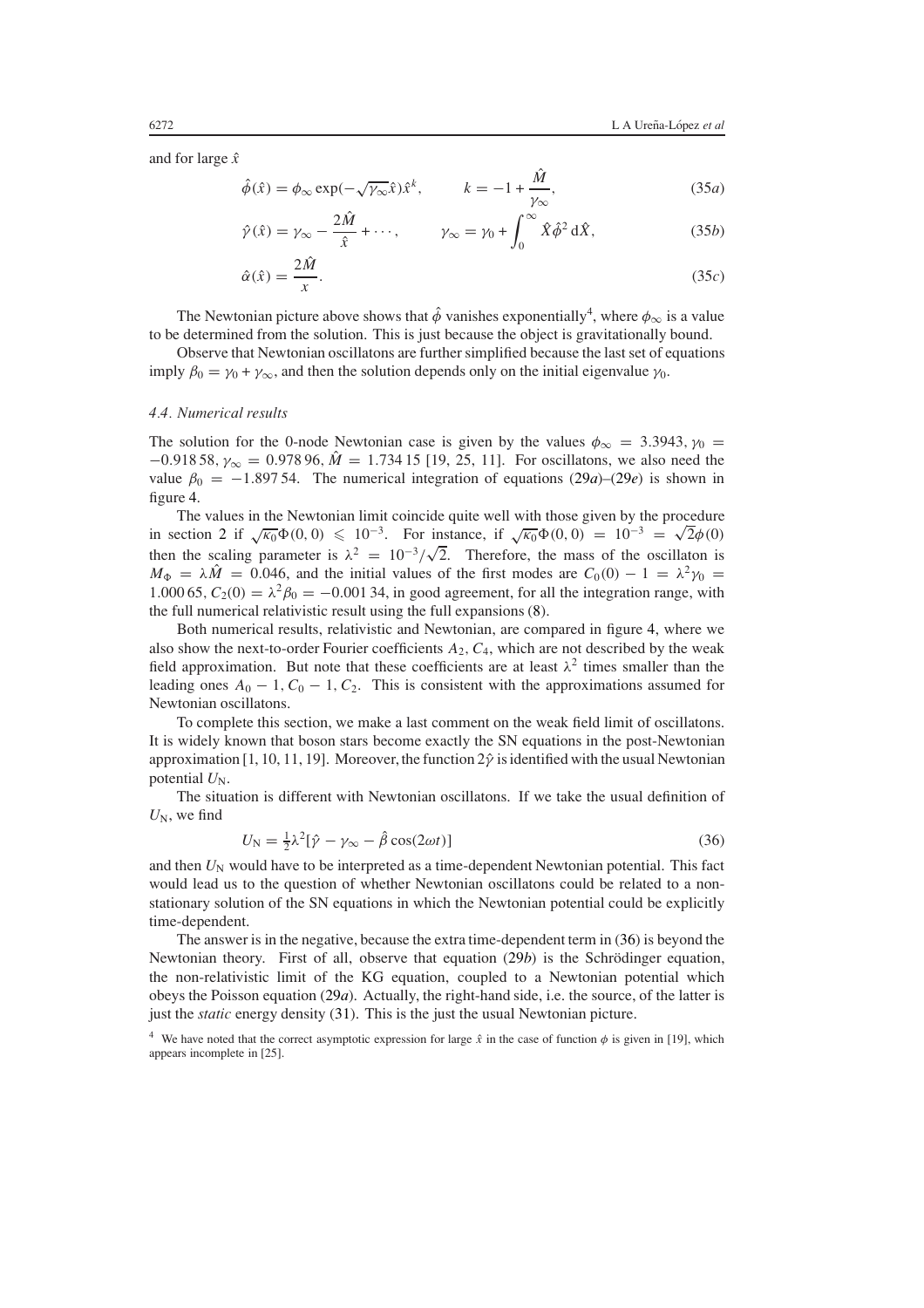

<span id="page-14-0"></span>**Figure 4.** Numerical solutions for the Newtonian oscillaton. Top: scale-invariant functions  $\hat{\phi}$ ,  $\hat{\alpha}$ ,  $\hat{\beta}$ ,  $\hat{\gamma}$ . Bottom: comparison between numerical solutions using the full numerical equations [\(7](#page-3-1)*a*)–  $\beta$ ,  $\gamma$ . Bottom: comparison between numerical solutions using the full numerical equations (*1a*)–[\(7](#page-3-2)*d*) and the Newtonian oscillatons [\(29](#page-11-5)*a*)–(29*d*) with a scaling parameter  $\lambda^2 = 10^{-3}/\sqrt{2}$ ; see text below. Higher modes are also shown, but they are, in general, at least  $\lambda^2$  times smaller in amplitude, which is consistent with the weak field approximation of this section.

Going further and despite the form of equation [\(29](#page-11-5)*d* ), we find that its right-hand side is not related to the energy density, but to the scalar radial pressure [\(3](#page-2-7)*c*). This is seen from equation [\(4](#page-2-8)*c*) by writing the scalar potential as  $V(\Phi) = (1/2)(\rho_{\Phi} - p_{\Phi})$ . In the weak field limit, the scalar pressure obeys a scaling of the form  $p_r = \lambda^4 \hat{p}_r \left( m_{\text{Pl}}^2 m_{\phi}^2 / 8\pi \right)$  where

$$
\hat{p}_r(\hat{x}) = -\hat{\phi}^2(\hat{x})[\cos(2\omega t) + \lambda^2 \gamma_{\infty}].
$$
\n(37)

<span id="page-14-1"></span>This can be compared to the relativistic case  $(3c)$  $(3c)$ , in which  $p_r$  has, in general, a timeindependent term.

The reason for the existence of equation [\(29](#page-11-5)*d* ) is that we are not recovering just the Newtonian gravity from the Einstein theory: the scalar pressure of the system is of the same order of magnitude as the energy density<sup>5</sup>. Also observe that, contrary to equation [\(31\)](#page-12-0), the static part in [\(37\)](#page-14-1) is negligible with respect to the time-dependent one. This is the physical reason why the intrinsic property of oscillatons, their time-dependence, does not disappear

<sup>5</sup> Newtonian theory can be recovered from Einstein theory if three conditions are fulfilled: (1) low gravity  $(g - 1 \ll 1)$ , (2) low velocities  $(v/c \ll 1)$  and (3) low pressures  $(p \ll \rho)$ .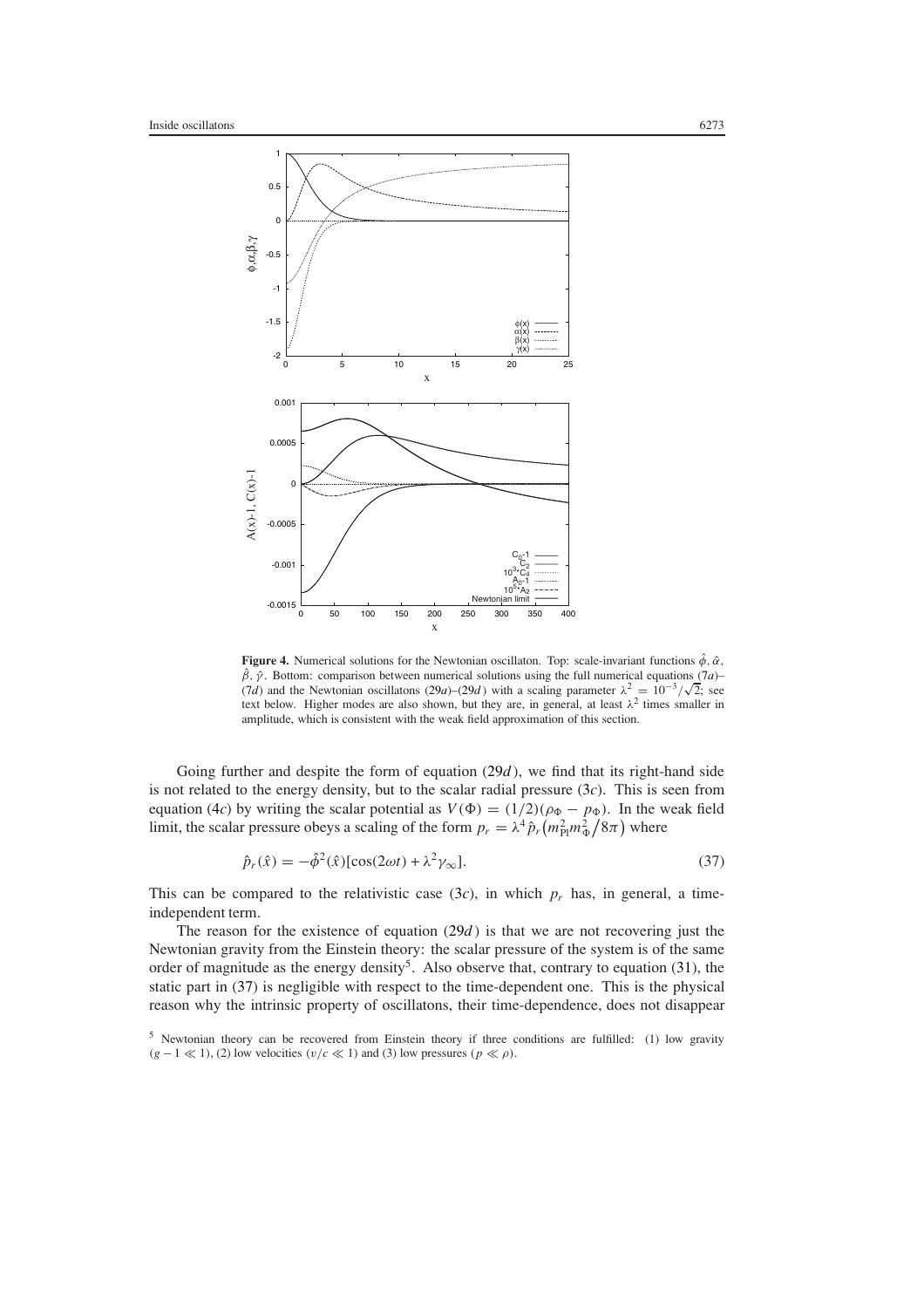even in the weak field limit [1]. Just for comparison, the scalar radial pressure in the case of boson stars is completely negligible and one recovers exactly the Newtonian case.

## <span id="page-15-0"></span>**5. The Schwarzschild oscillaton**

In this section, we will give the solutions for an oscillaton with a Schwarzschild metric in the background. This issue is related to the numerical evolution of the gravitational collapse of oscillatons [1, 12, 14].

The final stage of this gravitational collapse is an oscillaton surrounded by a diffuse cloud of ejected scalar field. The dominant contribution to the gravitational field is due to the central oscillaton which matches the Schwarzschild solution far away from the centre. Thus, the ejected scalar field lives in that Schwarzschild background.

As in the case of the flat oscillaton, we will not solve the Einstein equations but only the KG equation [\(6\)](#page-2-3) under the assumption that, in a very first approximation, the ejected scalar field does not modify the background metric.

Recalling that the Schwarzschild metric is

$$
ds^{2} = -\left(1 - \frac{2MG}{r}\right)dt^{2} + \left(1 - \frac{2MG}{r}\right)^{-1} + r^{2}(d\theta^{2} + \sin^{2}(\theta) d\varphi^{2}), \quad (38)
$$

the KG equation to be solved is

$$
\Phi'' + \Phi' \frac{2}{r} \left[ 1 + \frac{MG}{r - 2MG} \right] - \frac{m_{\Phi}^2}{1 - \frac{2MG}{r}} \Phi = \frac{\ddot{\Phi}}{\left( 1 - \frac{2MG}{r} \right)^2}.
$$
 (39)

This differential equation is separable. If we take  $\Phi(t, r) = \phi(r) f(t)$  and  $x = m_{\Phi} r$ , then

<span id="page-15-1"></span>
$$
\phi'' = -\left(1 - \frac{2Mm_{\Phi}}{m_{\rm Pl}^2 x}\right)^{-1} \left\{ \left(1 - \frac{Mm_{\Phi}}{m_{\rm Pl}^2 x}\right) \frac{2\phi'}{x} + \left[1 - \frac{\alpha^2}{m_{\Phi}^2} \left(1 - \frac{2Mm_{\Phi}}{m_{\rm Pl}^2 x}\right)^{-1} \right] \phi \right\}, \quad (40a)
$$
  

$$
\ddot{f} = -\alpha^2 f, \quad (40b)
$$

in which the evident solution for the temporal part may be  $f(t) = \cos(\alpha t)$ .

The solution to the radial part cannot be given exactly, and it depends on the ratios  $\Theta \equiv \alpha/m_{\Phi}$  and  $\Lambda \equiv 2Mm_{\Phi}/m_{\rm Pl}^2$ . The latter becomes relevant if we recall that the parameter *M* is the total mass of the central oscillaton, which is calculated by formula [\(11\)](#page-4-0). The latter would indicate that  $\Lambda$  is of order

$$
\Lambda = \lim_{x \to \infty} x[1 - A^{-1}(t, x)] \leq 1.2.
$$
 (41)

<span id="page-15-2"></span>Since we will be analysing the solution outside the central oscillaton, where at least  $x > 10$ ,  $\Lambda/(2x) \ll 1$ . Therefore, we will deal with the asymptotic form of equation [\(40](#page-15-1)*a*),

$$
\phi'' \simeq -\frac{2\phi'}{x} + \left[ \left( 1 + \frac{\Lambda}{x} \right) - \Theta^2 \left( 1 + 2\frac{\Lambda}{x} \right) \right] \phi. \tag{42}
$$

#### *5.1. Asymptotic solutions*

<span id="page-15-3"></span>Before going into the general solution to equation [\(42\)](#page-15-2), we first analyse the special case that corresponds to  $\Theta = 1$ . In this case, the solution to equation [\(42\)](#page-15-2) reads

$$
\phi_1(x) = \frac{1}{\sqrt{x}} \left\{ J_1(2\sqrt{\Lambda x}), Y_1(2\sqrt{\Lambda x}) \right\},\tag{43}
$$

where  $J_1(z)$ ,  $Y_1(z)$  are Bessel functions of the first kind and second kind, respectively.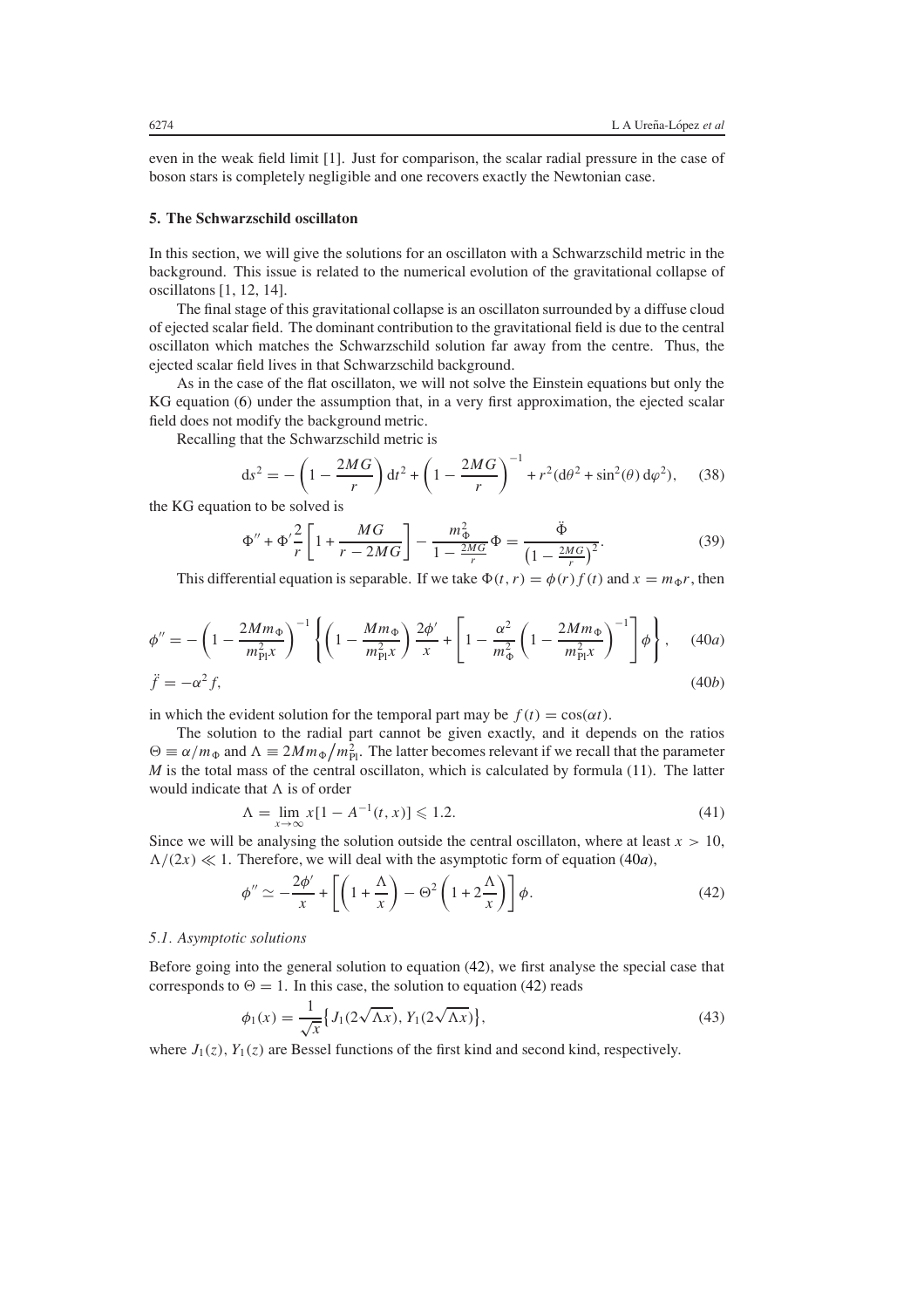

<span id="page-16-1"></span>**Figure 5.** This figure shows  $\phi(x) = M_{\mu 1/2}(x)/x$  for  $\mu = 4, 7$  (solid and dashed curves respectively). The parameter  $\mu$  is equal to the numbers of nodes +1.

These solutions radially oscillate and their amplitudes decay asymptotically as *x*−3*/*4. Making a simple calculation, we find that the scalar energy density decays as  $x^{-3/2}$ , which directly implies that the integrated mass of the solution grows as  $x^{1/2}$ . Since this is the expected asymptotic behaviour for  $x \gg 1$ , we should conclude that this solution cannot represent a bound object, because it would imply an infinite integrated mass.

On the other hand, the general solution to equation [\(42\)](#page-15-2) can be given in closed form in terms of the so-called Whittaker functions

<span id="page-16-0"></span>
$$
\phi_2(x) = \frac{1}{x} \{ M_{\mu 1/2}(z), W_{\mu 1/2}(z) \}, \qquad z = 2\sqrt{1 - \Theta^2} x, \qquad \mu = \frac{1}{2} \frac{\Lambda (2\Theta^2 - 1)}{\sqrt{1 - \Theta^2}}. \tag{44}
$$

The Whittaker functions are defined as [26]

$$
\{M_{\mu\nu}(z), W_{\mu\nu}(z)\} = e^{-z/2} z^{\nu+1/2} \{ {}_1F_1(\nu - \mu + 1/2, 2\nu + 1; z), U(\nu - \mu + 1/2, 2\nu + 1; z) \},\tag{45}
$$

where  $\int_1 F_1$ ,  $U(x, b; z)$  are the confluent hypergeometric and Kummer functions respectively.

Well-behaved and finite-mass solutions are obtained only if the argument of functions [\(44\)](#page-16-0) is real and the parameter  $\mu$  is zero or a positive integer, i.e. only if the confluent hypergeometric function becomes a polynomial of a real variable, which ultimately implies again that the frequency of the scalar field  $\Theta^2$  < 1 can only have certain eigenvalues. In particular, the range allowed is  $(1/2) \le \Theta^2 < 1$ .

Some instances of [\(44\)](#page-16-0) are illustrated in figure [5](#page-16-1) for  $\mu = 4, 7$ . It can be observed that these solutions are bound, since the field decays exponentially at large distances from the centre. Also, the solution can have several nodes, the number of which (*n*) is determined by the parameter  $\mu$  through  $n = \mu - 1$ .

Going back to the original picture of a central oscillaton surrounded by a cloud of ejected scalar field, we may consider that the ejected scalar field would settle down into the bounded solution (which implies a finite integrated mass), and then it is more likely to behave as

$$
\Phi(t, x) \simeq \phi_2(x) \cos(\alpha t). \tag{46}
$$

<span id="page-16-2"></span>As said above, we expect the ejected scalar field to settle down into [\(46\)](#page-16-2), but for this it would be necessary to adjust its frequency in order to satisfy  $(44)$  with  $\mu$  being a positive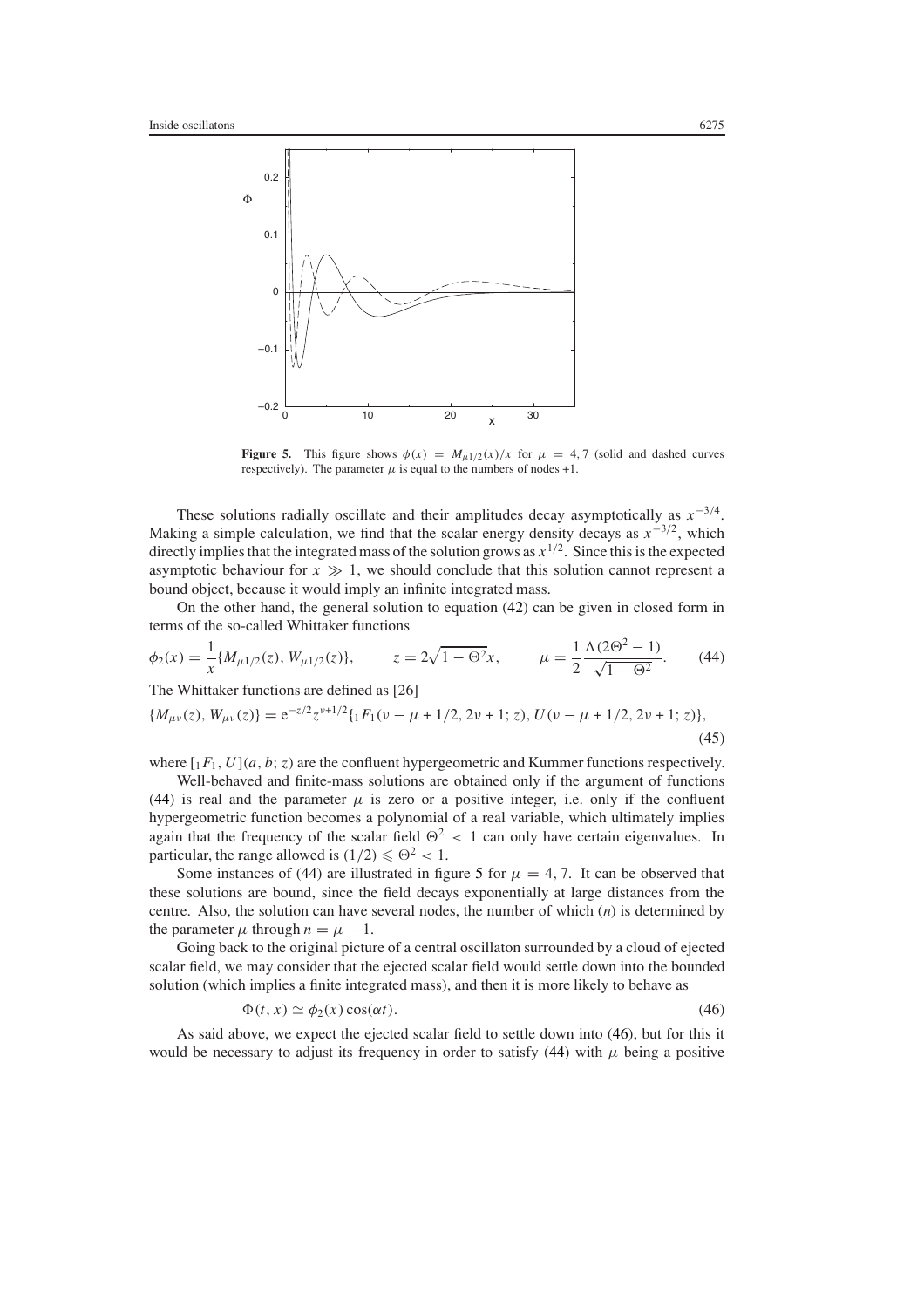integer. If this scalar field was ejected from a central oscillaton, then its frequency will not, in general, coincide with the fundamental frequency of the central object. Actually, a frequency of order  $\alpha \sim m_{\Phi}$  implies a high number of nodes, for which solution [\(43\)](#page-15-3)  $(\alpha = m_{\Phi})$  should be interpreted as the *infinite*-node limit of [\(44\)](#page-16-0).

## **6. Conclusions**

The study of oscillatons and all related features appears a non-trivial subject. In this paper, we have analysed the  $\Phi^2$ -oscillaton in order to give complete solutions as possible, involving many terms in the Fourier expansions used and minimizing the nonlinearities present in the coupled EKG system. The analysis includes the calculation of the total mass and fundamental frequencies for a wide range of oscillatons using fast-convergence formulae.

In order to have a better understanding of oscillatons, we compared the  $\Phi^2$ -case with the so-called flat oscillaton, which arises in the Minkowski spacetime. The latter has an exact solution which helped us to understand the internal energy transformation processes that occur inside an oscillaton. We showed that the interchange of energy, in the case of the flat oscillaton, occurs solely between the scalar field energy density and the momentum density. In the case of the  $\Phi^2$ -oscillaton, the interchange of energy occurs between the scalar energy density, its momentum density and the gravitational field.

Going further in the same direction, we found the Newtonian-like limit for oscillatons and we called the corresponding solutions Newtonian oscillatons. The solutions presented possess a scaling symmetry and the differential equations are quite similar to those found in the Newtonian limit of boson stars, which is also related to the so-called SN equations. Unlike the latter, Newtonian oscillatons are still time-dependent (like their relativistic partners), but it was possible to extend the semi-analytical work of the SN equations to the new situation with oscillatons.

In addition, we studied the asymptotic behaviour of the Schwarzschild oscillaton which may be related to the final stage of gravitational collapse of oscillatons. The solutions presented would correspond, at first approximation, to a diffuse cloud of scalar field that surrounds a central oscillaton, and then it lies on a Schwarzschild background.

Many points remain for future investigation. First of all, it is necessary to make a similar complete study of self-interacting oscillatons which have been useful for modelling dark matter, with quartic or cosh self-interactions. This study would deal with a larger number of nonlinearities and also with the Newtonian-like limit including self-interactions (for work in this direction with boson stars see, for example, [10, 11]).

The latter becomes even more important if we recall that some proposals of galactic dark halos use only weak fields, in both the SN equations or the Newtonian boson stars [9–11]. Being Newtonian oscillaton time-dependent objects, they could provide new interesting features for scalar galactic halos. If realistic, this picture would be an appropriate hierarchical model of structure formation [12, 14].

Summarizing, oscillatons provide a wide range of new possibilities of gravitationally bounded objects that may be important within scalar field dark matter models.

## **Acknowledgments**

We would like to thank Bogdan Mielnik for some helpful criticisms. LAU thanks Luis Mendes and Andrew R Liddle for many helpful discussions. This work was supported by CONACyT, México under grants 010385 (LAU) and 34407-E. RB acknowledges financial support from